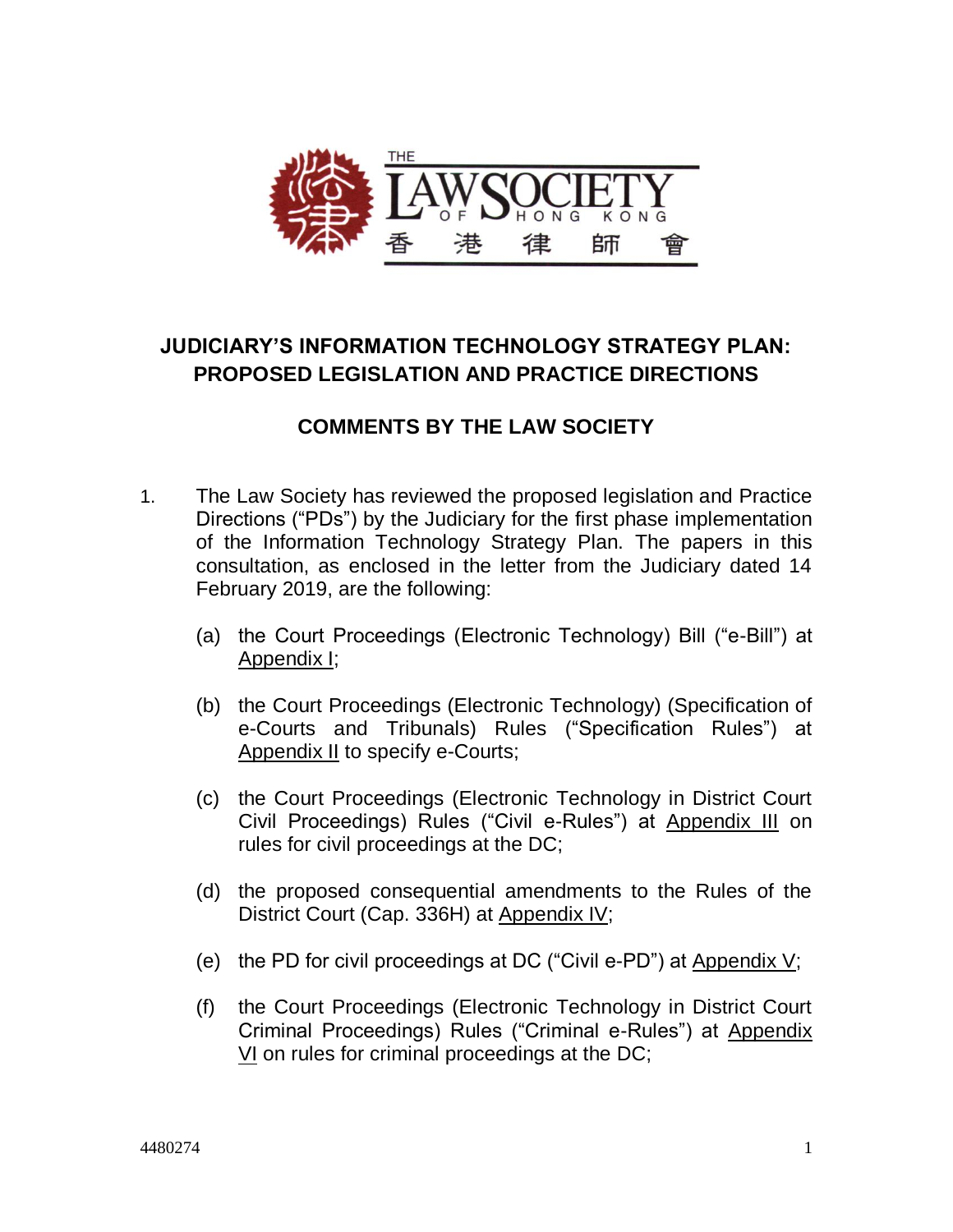- (g) the PD for criminal proceedings at DC ("Criminal e-PD") at Appendix VII;
- (h) the Court Proceedings (Electronic Technology in Magistrates' Court) Rules for the Summons Courts ("Summons e-Rules") at Appendix VIII; and
- (i) the PD for the Summons Courts ("Summons e-PD") at Appendix IX.

(Where appropriate, the above is collectively called "e-legislation" in this paper.)

Attached to the Consultation Paper is a summary of the signature arrangements proposed in the e-legislation (Appendix X).

2. This paper sets out our comments on the above.

## **A. General Comments**

- 3. We wish to make our general comments at the outset.
- 4. Other than references to the two-phase approach and that the ITSP would be implemented by an "*incremental approach"*, the Judiciary is silent on when the ITSP is expected to be rolled out and how long each phase is expected to take. As the Judiciary is aware<sup>1</sup>, a number of other jurisdictions have already implemented electronic filing systems (e.g. Singapore, Australia New South Wales, the United Kingdom), and Singapore has begun the introduction of their electronic filing system as early as in 1997<sup>2</sup>. To remain competitive and subject to matters set out below, Hong Kong should aim to roll out its ITSP as soon as possible.
- 5. The planned two phases are further subdivided with Phase 1 divided into 2 stages, Stage I seeing the introduction of the planned iCMS in the District Court (both civil and criminal divisions) and the Summons Courts of the Magistrates Courts. While the division into stages is

 $\overline{a}$ 

<sup>&</sup>lt;sup>1</sup>Para. 8, Judiciary's Information Technology Strategy Plan: Proposed Legislation and Practice Directions dated February 2019.

<sup>&</sup>lt;sup>2</sup><http://unpan1.un.org/intradoc/groups/public/documents/UNPAN/UNPAN031797.pdf>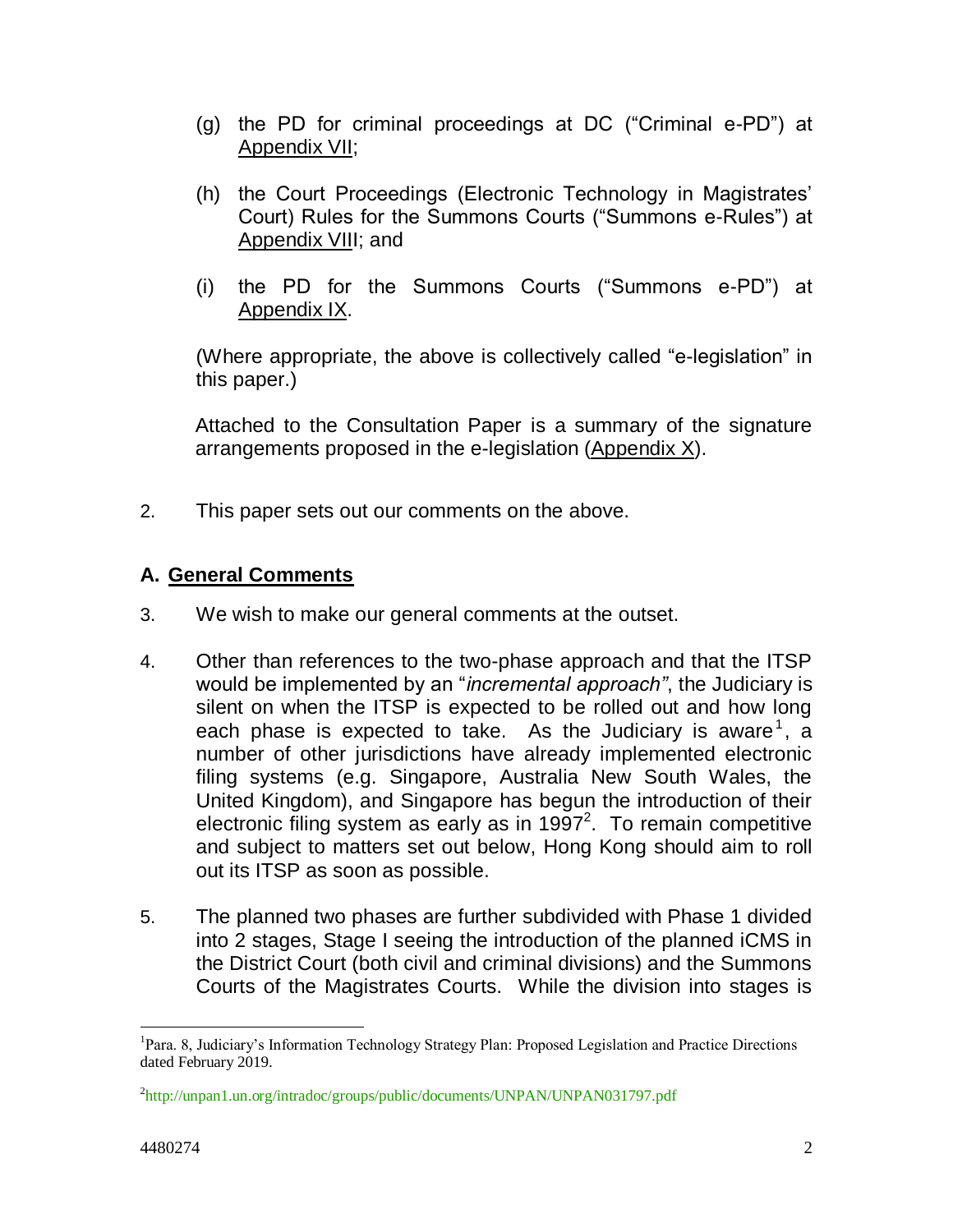clearly sensible, commencing in the District Court and the Summons Courts of the Magistrates' Courts, with their considerably higher proportion of litigants in person and even where solicitors are instructed, typically they will be firms with lesser resources and technical capacity, will impose a heavy burden on the Judiciary in terms of support.

- 6. To ensure sufficient take up of the opportunity to aid development and learning, it also is hoped that substantial users or interested parties such as the Department of Justice, the Legal Aid Department and other government agencies along with frequent litigants such as insurers will be encouraged and incentivised to make use of the esystem.
- 7. The existing space constraints at all Court buildings will also likely present significant obstacles to creating easily accessible public facilities for use by litigants in person and thus may inhibit promotion of their use. The Judiciary may wish to consider whether the esystem public facilities need to be located / re-located alongside the equivalent physical paper Counter facilities where space is already lacking or could be located elsewhere.
- 8. We reckon that the intended e-legislation would have major implications to relevant stakeholders. It is imperative that views from the relevant stakeholders should be obtained.
- 9. On the legislation per se, we note that it is largely speaking technology-related. As such, the legislation should build in language that caters for the rapid advancement of technologies. Consider for example [biometric signatures](https://en.wikipedia.org/wiki/Electronic_signature#Technological_implementations_(underlying_technology)) which use factors relating to biological characteristics of the signer for identification purpose. Technologyneutral language can be and has already been used in other Practice Directions (e.g. PD SL 1.2). In our views it would be equally (if not more) helpful if such could be deployed at the legislative level for the proposed e-legislation.
- 10. Additionally, we would also suggest the Judiciary to draw reference from other countries (e.g. in the UK<sup>3</sup>). For example, insofar as electronic signatures are concerned, the relevant court rules in the UK seem to have no specific language about advancement of

 $\overline{a}$ 

 $^3$  See also an article published at the World Economic Forum on 1 April 2019, titled "5 factors driving the [Chinese lawtech boom](https://nethunt.co/api/v1/track/link/click/5c982654d23c1b3d70934a74/1554171530263/?link=https%3A%2F%2Fwww.weforum.org%2Fagenda%2F2019%2F04%2F5-factors-driving-the-chinese-lawtech-boom%2F%3Ffbclid%3DIwAR1DarcHX9zDPaAly4vuHu_-R-T7NJFieAard9XjycHtmzX1PH6vaG_nrZk)".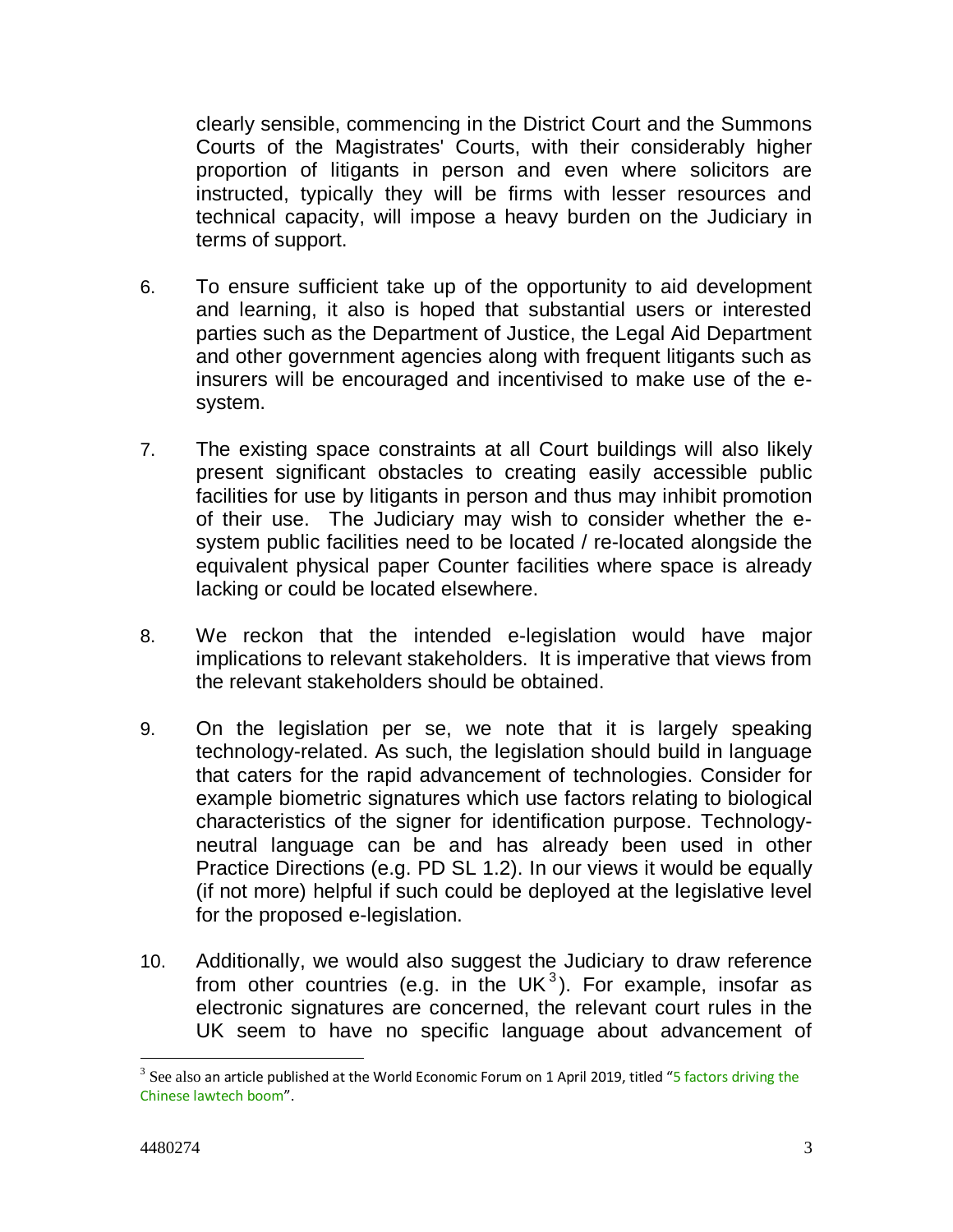technology and they aim to be technologically neutral. They apply the equivalence of our Electronic Transactions Ordinance Cap 553 (which defines electronic and digital signatures).

## **B. Criminal Litigation Perspective**

11. We are going to set out below our comments from criminal litigation perspective, to be followed by those relating to civil litigation. In the comments from the criminal litigation perspective, we would make reference primarily on the rules and PD relating to the District Court (i.e. App VI and VII). The comments apply *mutatis mutandis* to the similar set of rules and PD for the "Summons Courts" (as defined in the consultation paper).

### *Time*

- 12. We note that *"when a time limit is imposed on manual users for submission of certain documents to the court, a similar time limit should also be imposed on electronic users"* ( § 12, Consultation Paper).
- 13. The e-Bill sets out rules on electronic filing e.g. an electronic submission received by the court after the registry is closed (e.g. after 5:30pm on a working day) would generally be deemed to have been received when the registry is next open for operation (normally at 8:45am on the next working day) (§30, Consultation Paper).

See "Receiving Time" for electronic submission in cl. 6, Criminal e-Rules (App VI).

See also §§88-90 of Criminal e-PD. NB. the receiving time is the official filing time of a document (§89, Criminal e-PD, App VII)

14. In criminal proceedings, submissions or admitted facts are very often available after the prescribed deadline by the Court. In the experience of our members with criminal practice, criminal courts would not reject late filing of the above documents; the question ultimately is a matter of fairness.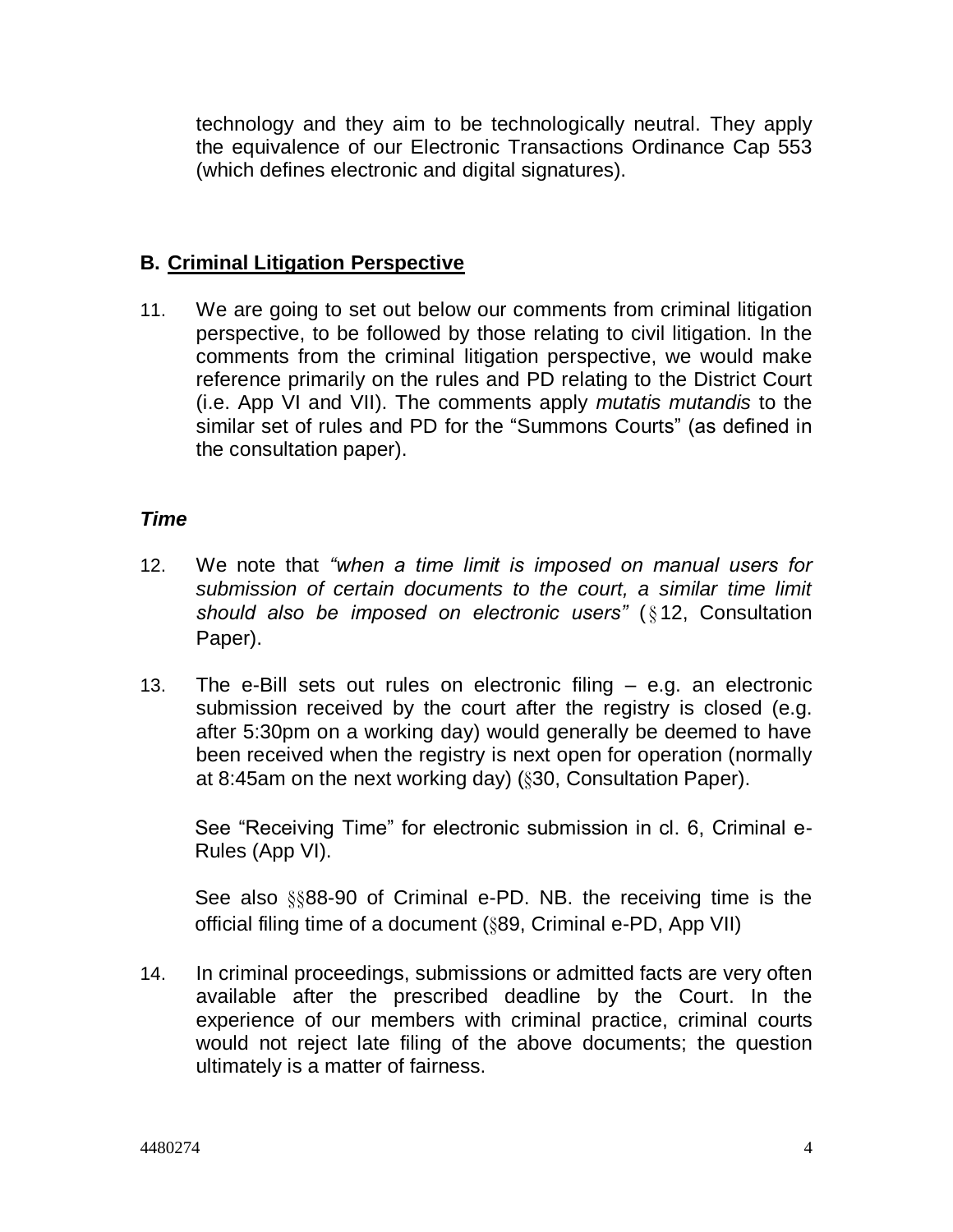- 15. In our views, the rules on time limits and the proposed arrangement of electronic filing should not usurp the function of the criminal courts in receiving and admitting the above documents. In other words, the flexibility and the discretion now the criminal courts have in receiving and admitting late filing should not be disturbed by the e-legislation. Such should be preserved.
- 16. There is also the question of confirmation of acceptance of filing of documents. At present, with manual filing, a filing party needs to queue at the Registry to file a document. Upon handing over the documents at the counter, the party would readily know whether the document could prima facie be accepted for filing. If the document is not proper for filing, the Registry would reject the filing right away at the counter. With electronic filing, the party filing the document might not know whether the document has been accepted for filing, until he receives a confirmation notice (§88, Criminal e-PD, App VII).
- 17. In any event, *"[it] remains the responsibility of the Sending Party to ensure that his or her submission of documents by the electronic mode is received by the Court within any applicable time limit, taking into account the possibility of technical failure, and/or pre-announced maintenance of electronic communication systems and information systems and that the e-system may be busy at certain time of a*  day." (§102, Criminal e-PD, App VII). Absent any service pledge by the Judiciary to issue confirmation notices within a reasonable time, an onerous responsibility is apparently placed upon the legal profession.

## *Conversion of Documents by Court*

- 18. The proposed rules provide for the conversion of documents to electronic form by the Court, if a document is sent by or to the Court in paper form, and vice versa (cl.7, Criminal e-Rules, App VI). Irrespective of the conversion one way or the other, the above conversion in our views should not affect the criminal proceedings themselves.
- 19. According to the e-PD, *"the Court may in its discretion direct a party to use the conventional mode in conducting the case or proceedings instead of using the electronic mode if so doing is in the interest of justice or to save costs.*" (see §153, Criminal e-PD, App VII). If the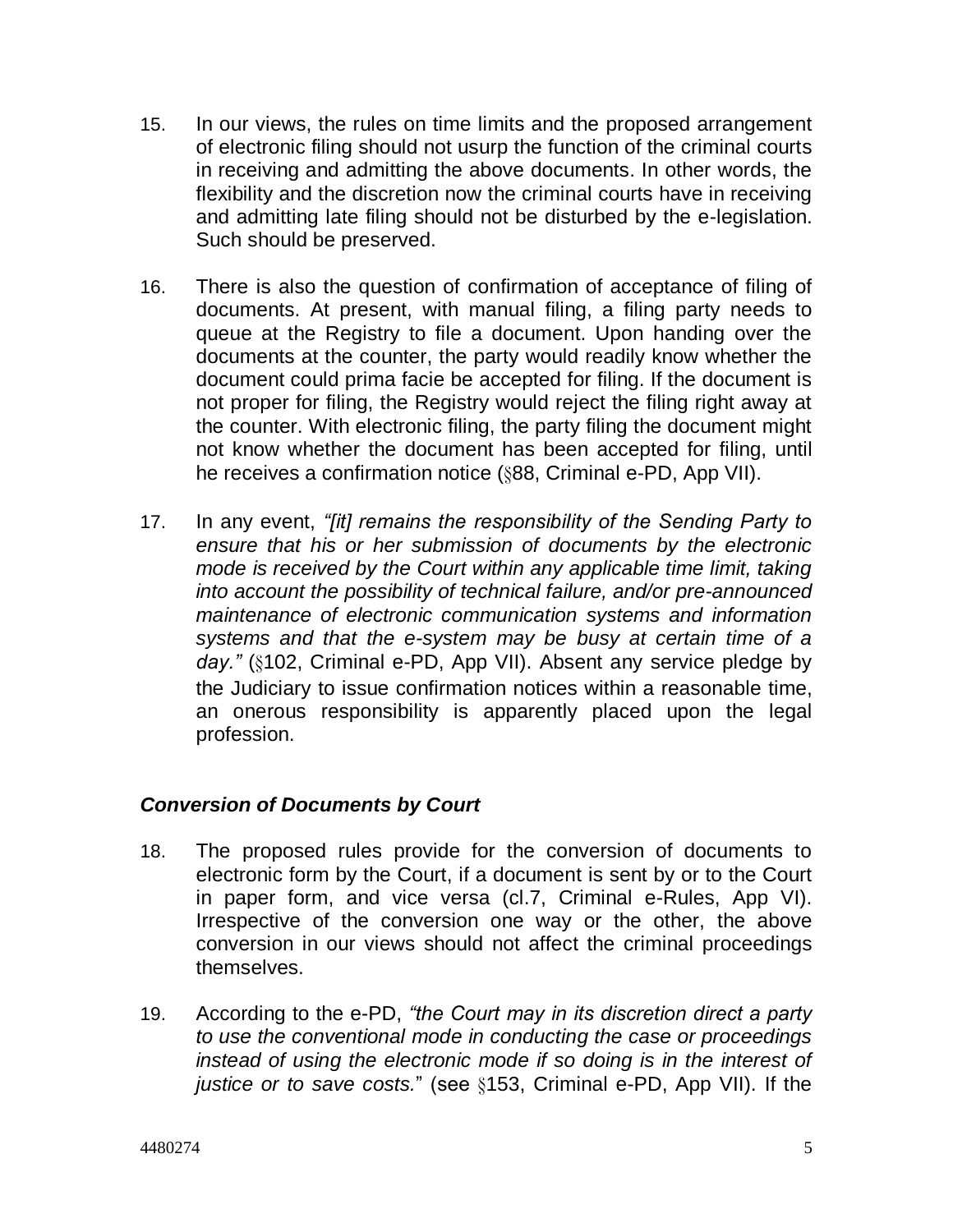Court in the course of the criminal proceedings is to make such direction, for the reason of any failure on the abovementioned conversion, or for other reasons, the Defence would have to immediately switch to and produce hard copy bundles. That could be unnerving and chaotic to small or medium firms whose manpower are thin. We consider that the e-legislation should address and/or accommodate any difficulties in the switching to the conventional made in the conducting of the case or proceedings.

## *Exceptions to electronic filing*

- 20. We note and have no views on those criminal proceedings now proposed where documents should not be sent in electronic mode i.e.
	- (a) Sivan proceedings;
	- (b) applications for search warrants under the Organized and Serious Crimes Ordinance (Cap. 455); and
	- (c) applications for production orders under the Mutual Legal Assistance in Criminal Matters Ordinance (Cap. 525).

(See Rule 81, Criminal e-PD, App VII)

21. We add that there are currently no rules that mandate the disclosure / filing of the documents by the Defence in most criminal proceedings. The proposed legislation rightly does not disturb the above.

## *E-Authentication*

22. Authentication is provided for *inter alia* under rule 21 of the Criminal e-Rules (App VI)

### **"21. Authentication of other documents sent to Court**

- (1) Subrule (2) applies if—
	- (a) the document is not a document specified in rule  $20(1)$ ; and
	- (b) the signer of the document—
		- (i) is a registered user or an Organization User account holder; and
		- (ii) is the person who sends the document to the Court by means of an e-system.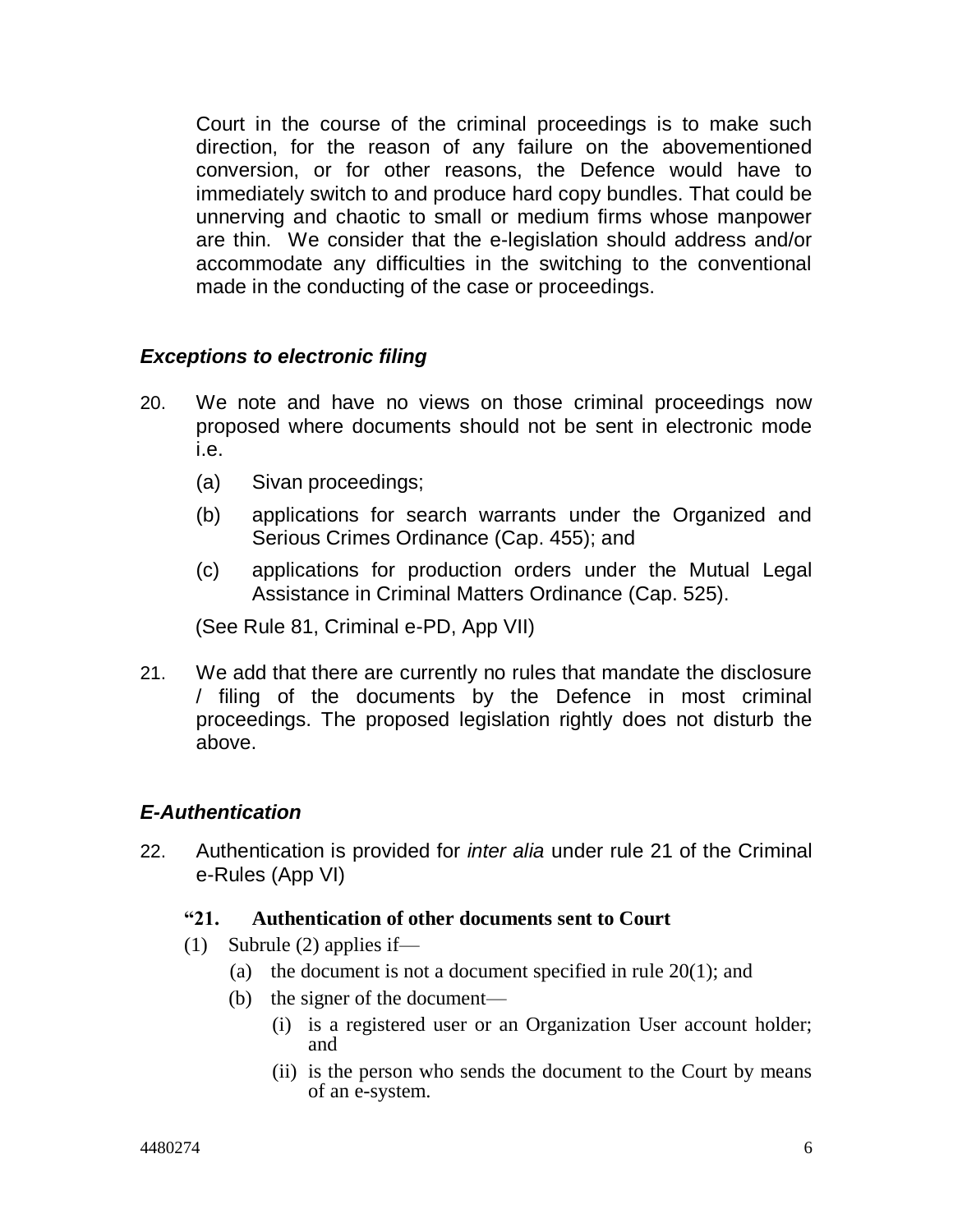- (2) The document must be authenticated in one of the following ways—
	- (a) by inputting the signer's name at a place where the signature of the signer would otherwise appear on the document;
	- (b) by the signature of the signer in the form of an electronic signature that—
		- (i) complies with the conditions specified in rule 23(1); or
		- (ii) complies with the conditions specified in rule  $23(2)$ ;
	- (c) by the signature of the signer in the form of a digital signature that satisfies the requirements specified in rule 24;
	- (d) in any other way prescribed by e-practice directions.
- (3) Subrule (4) applies if—
	- (a) the document is not a document specified in rule 20(1); and
	- (b) the signer of the document—
		- (i) is not a registered user or an Organization User account holder; or
		- (ii) is not the person who sends the document to the Court by means of an e-system.
- (4) The document must be authenticated in one of the following ways—
	- (a) by the signature of the signer in the form of an electronic signature that—
		- (i) complies with the conditions specified in rule  $23(1)$ ; or
		- (ii) complies with the conditions specified in rule  $23(2)$ ;
	- (b) by the signature of the signer in the form of a digital signature that satisfies the requirements specified in rule 24;
	- (c) in any other way prescribed by e-practice directions."
- 23. Despite that there are references to Rule 23(1) and 23(2) in Rule  $22(4)(a)(i)$  and  $22(4)(a)(ii)$ , there are no corresponding references to such rules in Rule 23(1) and 23(2), see below.

### **"23. Conditions for using electronic signature**

- (1) The conditions specified for the purposes of rules 18(2)(a)(i),  $20(2)(a)$ ,  $21(2)(b)(i)$ ,  $21(4)(a)(i)$  and  $22(2)(a)(i)$  are that ...
- (2) The conditions specified for the purposes of rules  $18(2)(a)(ii)$ ,  $21(2)(b)(ii)$ ,  $21(4)(a)(ii)$  and  $22(2)(a)(ii)$  are that ...
- 24. It is not readily clear to us whether a barrister who signs off his written submission could himself file the submission electronically with the Court, with his manuscript signature under the above rule 21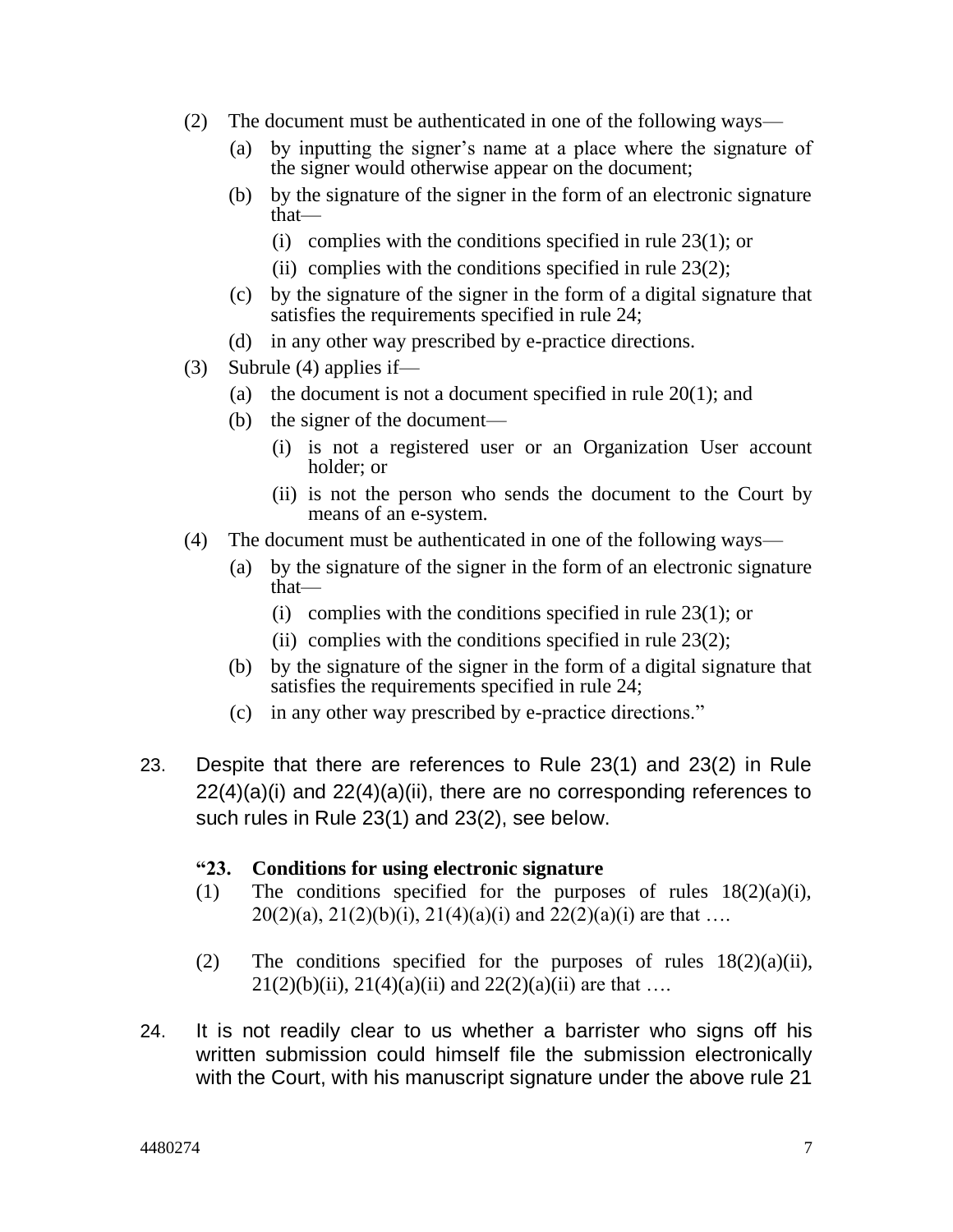(which is the normal and the current practice of endorsement upon a submission).

- 25. It is also not readily clear to us whether a law firm (i.e. an Organization User) would be able to file submission on behalf of barrister who signs off his written submission. It seems that the barrister would need to provide his electronic signature or digital signature onto the submission as manuscript signature of a barrister is not acceptable under rule 21(4). Prima facie, however, this contradicts with what is being provided for in App X of the Consultation. A clarification on the above is required.
- 26. For the use of digital signatures, a "recognized certificate" (as defined in the legislation) is needed (see Rule 24, Criminal e-Rules (App VI)). If and when e-filing is used, we have reservation as to whether our general membership could readily be prepared and possess the requisite technical know-how on the generating or the use of the "recognized certificates". This could be a concern; we repeat that a majority of law firms in Hong Kong handling criminal litigations are or tend to be small to medium-sized firms.

Additionally, there is also a costs issue.

## *Inter Parties e-service*

- 27. Before a party could serve documents electronically, that party needs to have prior consent from the opponent to use electronic service and that the relevant electronic contacts (normally email addresses) have been designated. Furthermore, consent could be withdrawn at any stage (see §§33 – 35, Consultation Paper; see also §120, Criminal e-PD, App VII)).
- 28. It seems to us that it is easier to give consent to e-service than to withdraw such consent. See rule 12 and 13 of the Criminal e-Rules (App VI). The *withdrawal* must be in the form specified in e-PD, but that is not the case with the *giving* of the consent. Different hurdles seem to have been imposed in the above and that could cause confusion to the users. There should be a policy justification.
- 29. We acknowledge that the current proposal focuses primarily on electronic filing with the Court. We consider that there should also be a detailed discussion on the regime or mechanism for inter partes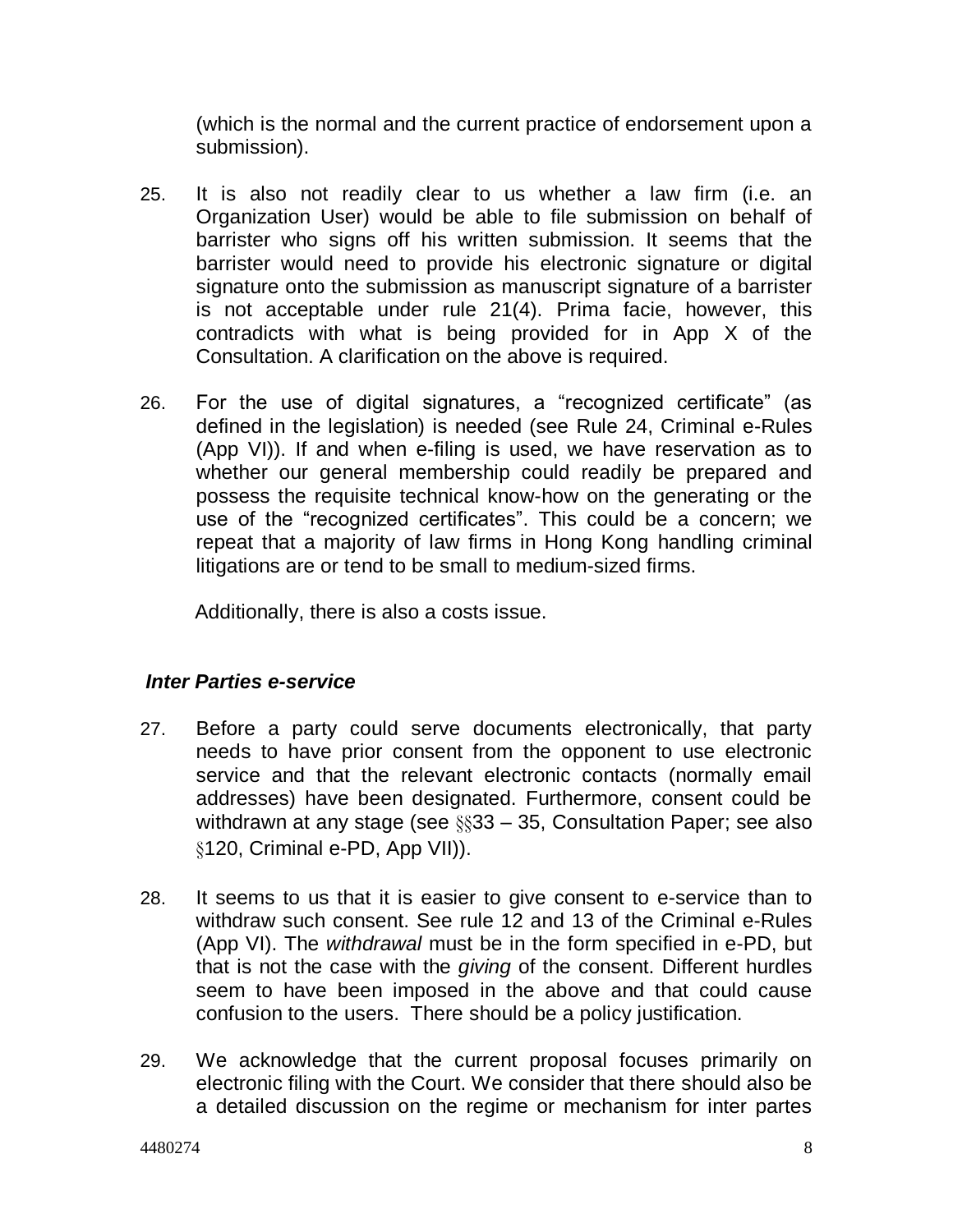electronic service between the Prosecution and the Defence. A discussion which is more than what has been mentioned in the consultation (e.g. Part G of the Criminal e-PD (App VII)) would be useful, as inter parte electronic service could have implications on disclosure by the Prosecution. If electronic service is agreed upon, we envisage that the Defence should be in a better position to argue for and to receive earlier disclosure by the Prosecution on documents that would otherwise be supplied only close to on the date of the hearing. Such could include criminal records, antecedent records.

### *Inspection and Payment*

30. The Criminal e-PD (App VII) provides as follows:

"144. The right to inspect shall include the right to a copy of the record, where appropriate, upon payment of any prescribed fee.

145. If a document cannot be inspected through the e-system, a person should physically approach the Registry for assistance."

31. A clarification on how an inspection could be arranged is helpful. On the other hand, we consider that it is desirable to have a detailed explanation or (more helpfully) a demonstration on electronic payment of fees and the actual operation of any payment system (see rule 25 of Part 7, Criminal e-Rules (App VI)).

## *Court as a party?*

32. Rule 5 of the Criminal e-Rules (App VI) provide that [emphasis supplied]:

#### **"5. Who may send documents to Court by means of e-System**

- (1) Only a registered user or an Organization User account holder may send a document to the Court by means of an e-system.
- (2) However, neither a registered user nor an Organization User account holder may serve a document in relation to a proceeding by means of an e-system on the Court if the Court is acting in the capacity of a party to the proceeding."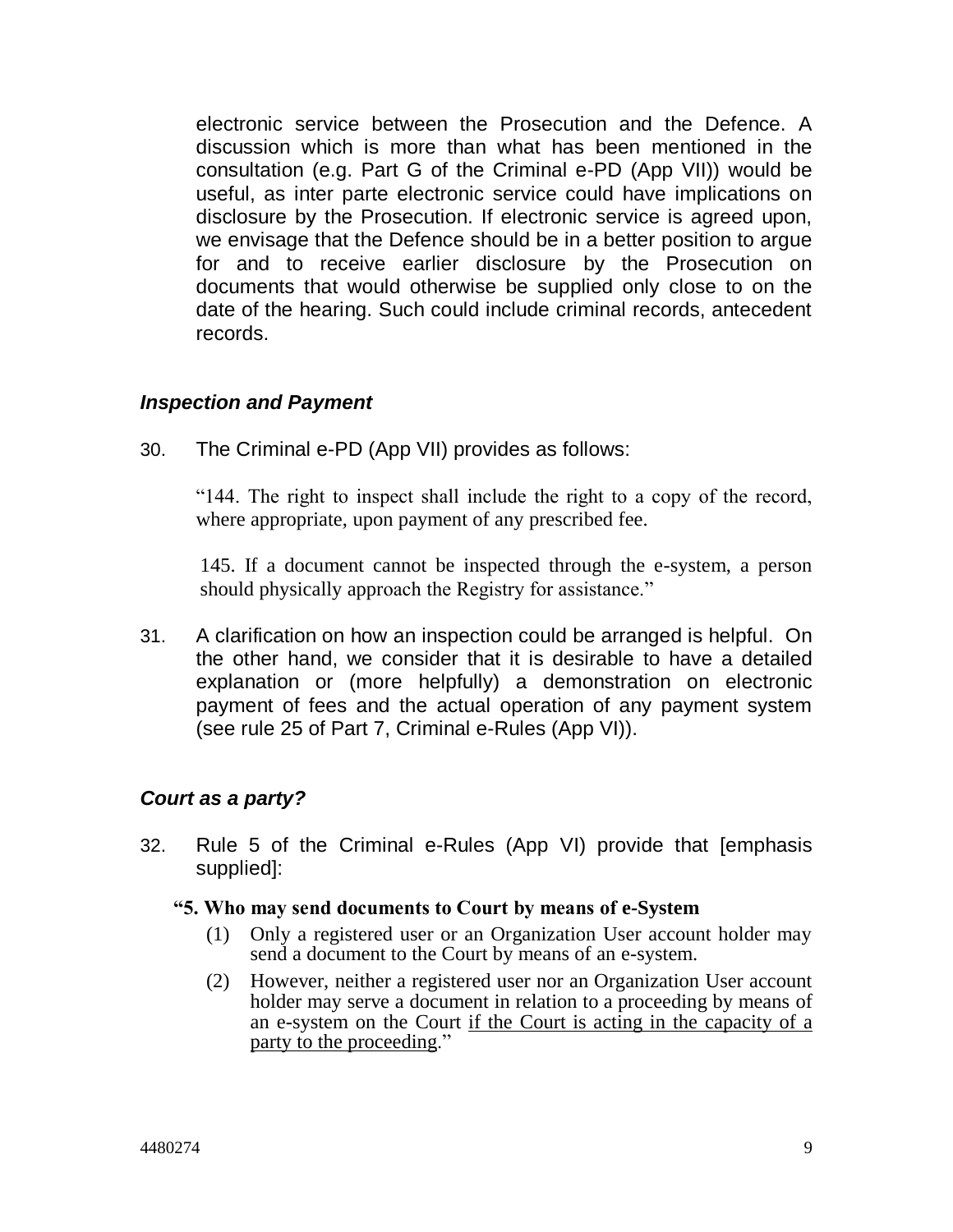33. It is not readily apparent as to what is being envisaged in the above provision. Furthermore, on a plain reading of the above, if the Court becomes a party to a set of proceeding, seemingly no electronic filing would be allowed. This tends to be suggestive of favouritism towards the court. It is relevant to have an explanation on the policy intent that underlines the above.

## *Design of the PDs*

- 34. Appendices VI, VII, VIII and IX relate exclusively to criminal law practices – these cover a set of rules and e-PDs for District Court criminal proceedings, and another set for Summons Courts. These two sets are almost identical. In our views, these two sets could be combined into one set for criminal proceedings.
- 35. Both sets of the e-PDs, as currently drafted, are unusually styled, in that it contains "objectives" and are therefore, arguably, dogmatic. This style is not customarily known to practitioners. A Practice Direction should be a supplemental protocol to rules of civil and criminal procedure in the [courts,](https://en.wikipedia.org/wiki/Court) and is a device to regulate minor procedural matters. They are issued "for the conduct of the proceedings"<sup>4</sup>. However, those statements now appearing are policy-oriented. They are objectives that the Judiciary Administration itself desires to achieve (e.g. "*Litigants are encouraged to make full use of electronic technology…"* (see para 8, Criminal e-PD on App VII). In our views, the e-PD as drafted has become a handbook of practice rules confusingly mixed with policy intents.
- 36. The above is not seen in similar practice directions in other jurisdictions - not only those countries with modern criminal justice systems, but also those vying for dispute resolution work, e.g. Singapore (see SICC Practice Directions<sup>5</sup> for the Singapore International Commercial Court. See also Practice Direction 14<sup>6</sup> in the UK).
- 37. A disturbing consequence of including policy statements in a subject which is technology-sensitive is that it would render the e-PD unwieldy. For example, para 10 of the Criminal e-PD on App VII contains a mission statement to the effect that *"… the use of*

<sup>&</sup>lt;sup>4</sup> See the webpage of the [Hong Kong Judiciary](https://legalref.judiciary.hk/lrs/common/pd/Practice_Directions.jsp)<br><sup>5</sup> https://www.sicc.gov.sg/legislation-rules-pd/practice-directions

<sup>6</sup> https://www.supremecourt.uk/procedures/practice-direction-14.html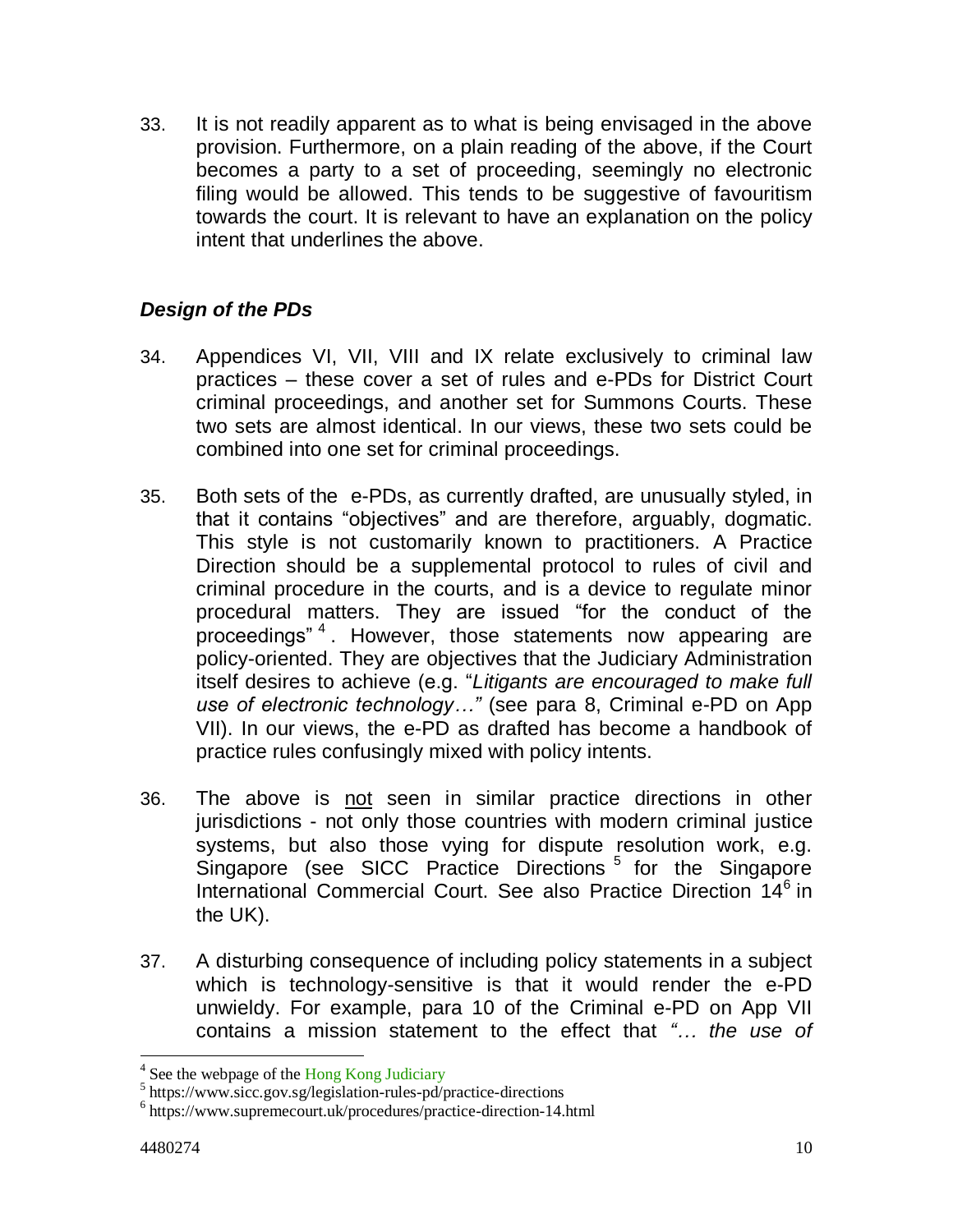*electronic mode is optional."* The e-PD therefore envisages that parties are free to choose between the conventional paper-based mode of operation and the paperless electronic mode. When this option is not available e.g. in situations when the computer system breaks down<sup>7</sup>, this paragraph 10 would become meaningless.

- 38. We are not aware of any Practice Directions whose validity or enforceability is subject to circumstances, or could become meaningless under specified circumstances.
- 39. On the other hand, we have not been advised of any legal consequence for non-compliance of the e-PD. That is not satisfactory.
- 40. In our views, policy objectives, being helpful in explaining to readers the mission of the Judiciary Administration, could be re-housed and re-styled to become some Guidance Notes to be placed onto the Judiciary website, along with other administrative notices e.g. the "*Guidance Notes For Jurors in Criminal Trials*".
- 41. The re-housing and re-styling of these policy objectives into a set of stand-alone guidance notes has an added advantage to litigants in persons. If guidance notes are publicly made accessible under a separate webpage, with title such as *Guidance Notes on Electronic Filing* (or description to that effect), those litigants in person would be able to find these notes more easily - compared to the current draft, where (1) the guidance is set out in a Practice Direction which is bundled with other practice directions of all subject matters, and (2) even assuming the litigants in person could locate the correct Practice Direction, it is not readily apparent to him where (within the 159 paragraphs in the e-PD) he could find the guidance he is looking for, noting that other procedural and technical rules are listed alongside the guidance notes. Difficulties for parties (in particular those litigants in persons) to navigate in a practice direction would not be helpful to the implementation of e-filing and, more generally, the use of technology for Courts.
- 42. In the above regard, we note that in Singapore, policy statements and objectives on electronic filing are separated from their Practice Direction and they are put onto a [stand-alone webpage.](https://www.supremecourt.gov.sg/rules/practice-directions/supreme-court-practice-directions/amendments-2012) Unlike other

 $\overline{a}$ 7 as what happened last month (March 2019) in the UK Court whose IT system repeatedly broke down See the UK Gazette of 9 March 2019 reporting on ["Courts IT headache drags on into Friday"](https://www.lawgazette.co.uk/law/courts-it-headache-drags-on-into-friday/5069554.article)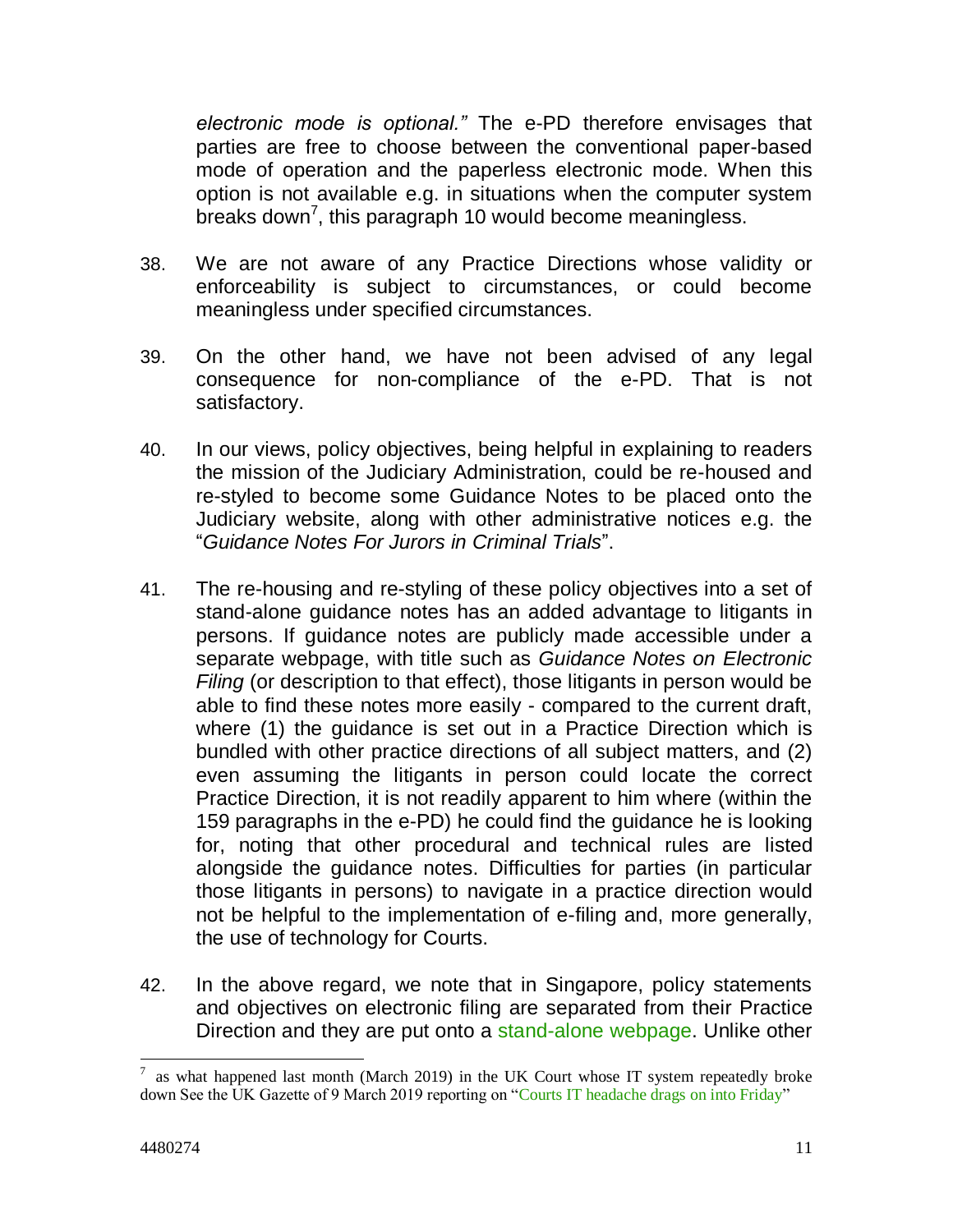practice directions whose readership is aimed for the legal profession, the explanatory note in Singapore apparently uses more laymen languages which in our views help promote the use of electronic filing.

43. In addition, we note repeated cross-referencing in the Bill to e-PD. This mode of referencing is not commonly seen in other local legislation. The effect of this appears to us that the e-PD is conferring legislative powers through the back door. An example is on section 22 of the Bill (with emphasis supplied):

#### **"22. Electronic production of documents**

- (1) This section applies in relation to a provision of written law or a direction of a court that—
	- (a) requires a document to be conveyed by producing it as a paper document; or
	- (b) permits a document to be conveyed by producing it as a paper document;
- (2) In relation to a proceeding in an e-Court—
	- (a) for subsection  $(1)(a)$ —the requirement is met if—
		- (i) a copy of the document is sent in electronic form by means of an e-system in accordance with any applicable e-rules and e-practice directions; and
		- (ii) it was reasonable to expect that the information in the copy in electronic form would be accessible so as to be usable for subsequent reference; and
	- (b) for subsection  $(1)(b)$ —a copy of the document may be sent in electronic form—
		- (i) if it sent by means of an electronic form in accordance with any applicable e-rules and e-practice directions; and
		- (ii) it was reasonable to expect that the information in the copy in electronic form would be accessible so as to be usable for subsequent reference."

Another example: Rule 14 of Criminal e-Rules (App VI):

#### **"14. Change of designated system for receiving documents**

(2) The notice must be in the form specified in e-practice directions"

See also Rule 20 of Criminal e-Rules (App VI):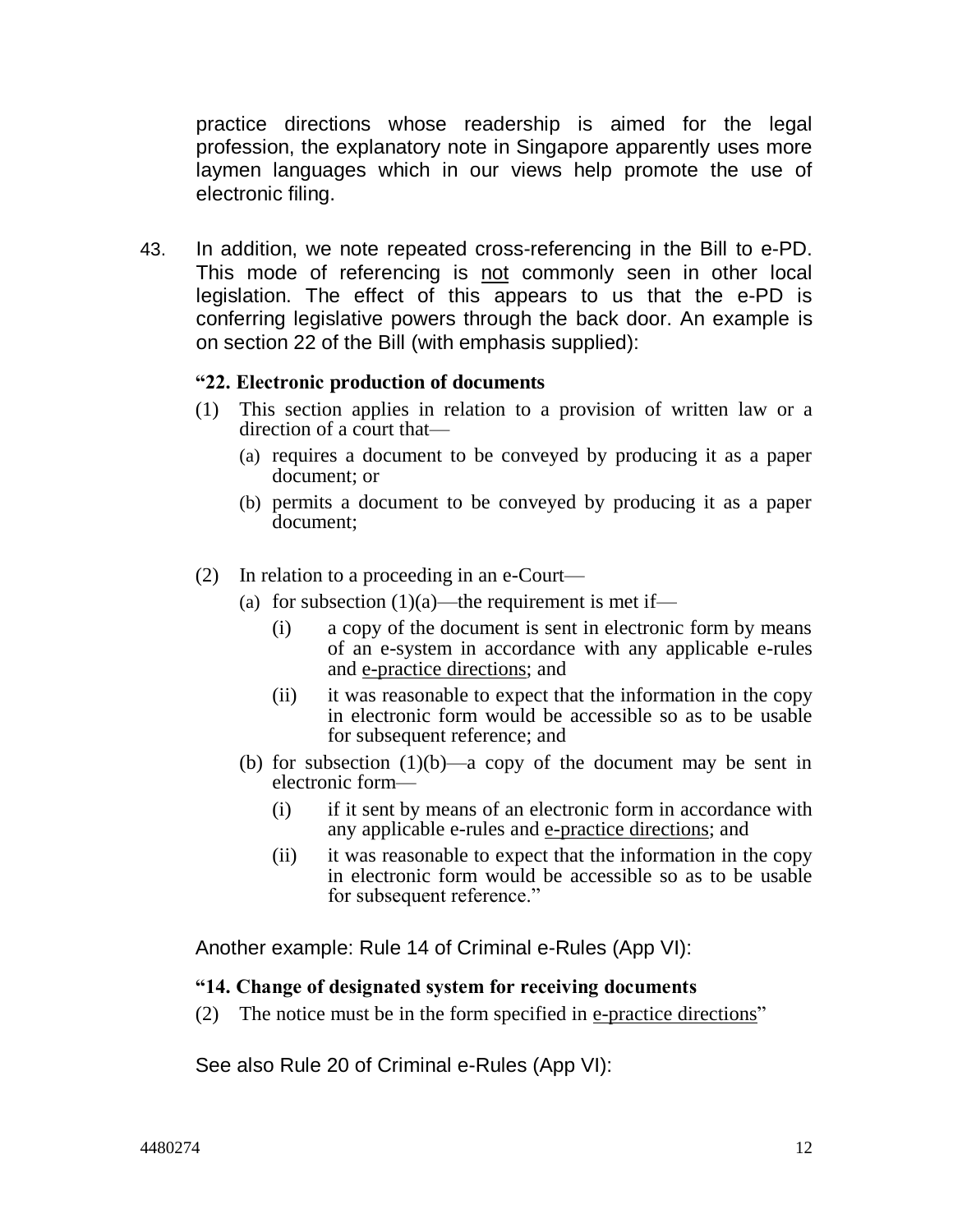#### **"20. Authentication of affidavits, etc. sent to Court**

(2) The document must be authenticated in one of the following ways— (c) in any other way prescribed by e-practice directions."

If the e-PDs are amended (and the amendment exercise should be relatively straightforward), the amended e-PD would immediately be given legislative effect by the operation of the above rules. We surmise that this arrangement may be intentional as the Judiciary desires that if there are technological advancements, which could be rapid, the practice should be updated as soon as practicable. We however have not been confirmed as that is the intention underling the arrangement. As the matter now stands, it gives a fleeting feeling that the procedures could too easily be subject to changes.

# *Drafting*

44. With our greatest respect to the draftsmen, we note that the drafting of the legislation on some occasions are clumsy and it is not easy to follow. Example – rule 18 Criminal e-Rules (App VI)

#### **"18. Authentication of documents sent by Court**

- (1) Subrule (2) applies to a document that—
	- (a) is required or permitted to be signed or certified by a person specified in subrule (3) under a provision of written law or a direction of the Court; and
	- (b) is in electronic form.
- (2) The document must be authenticated by the signature of the person in the form of—
	- (a) an electronic signature that—
		- (i) complies with the conditions specified in rule  $23(1)$ ; or
		- (ii) complies with the conditions specified in rule  $23(2)$ ; or
	- (b) a digital signature that satisfies the requirements specified in rule 24.
- (3) The person is—
	- (a) a judge;
	- (b) a judicial officer; or
	- (c) any other officer appointed or attached to the District Court under section  $14(1)$  of the District Court Ordinance (Cap. 336).
- (4) Subrule (5) applies to a document that—
	- (a) is required or permitted to be sealed by the Court under a provision of written law or a direction of the Court; and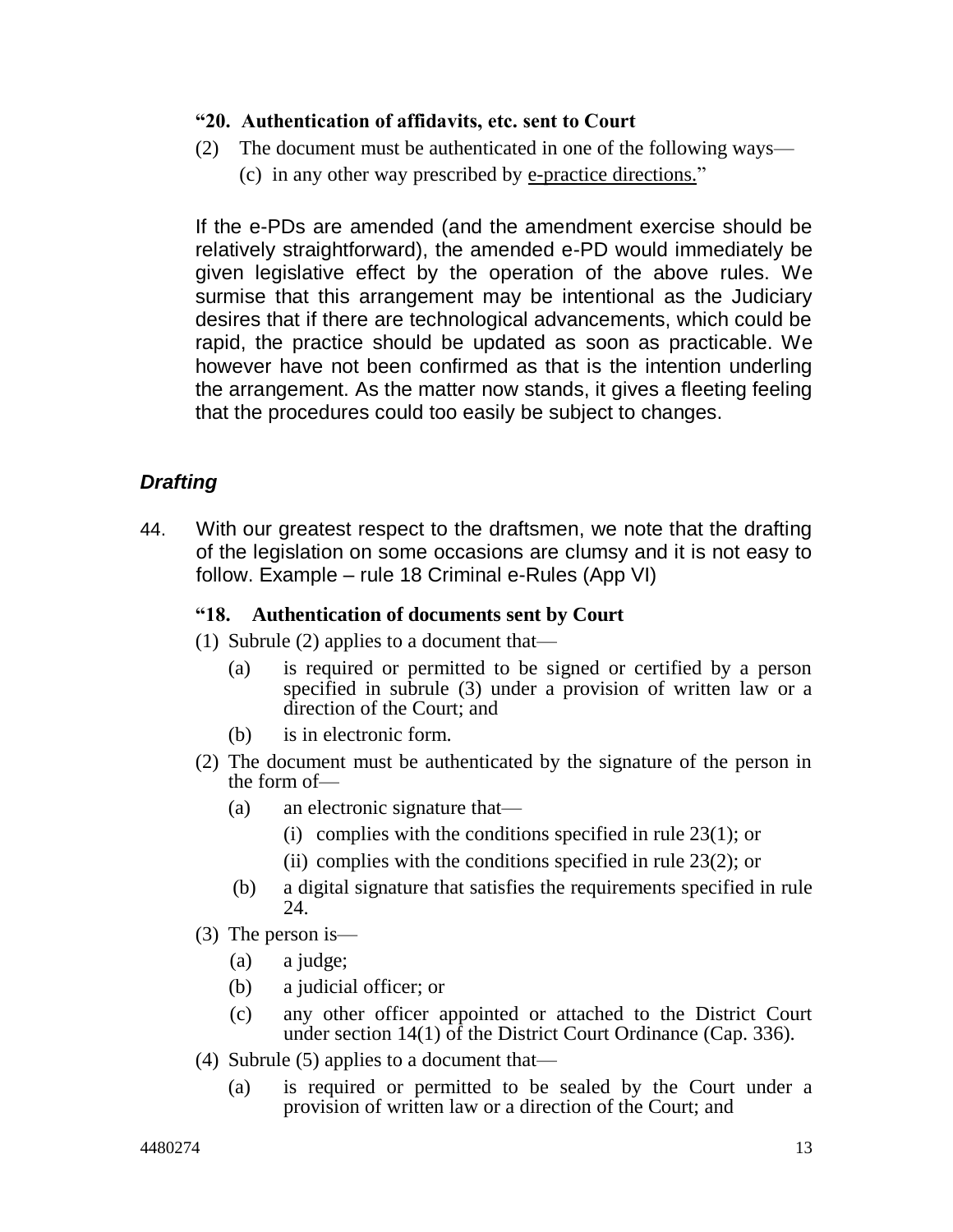- (b) is in electronic form.
- (5) The document must be sealed in a way prescribed by e-practice directions."

The above drafting of sub-rule (4) and (5) are loaded with internal or self-referencing and are convoluted. They are not in the conventional way that practitioners are familiar with, or could easily be understood. They could be daunting to unqualified people and litigants in person.

45. The rather clumsy and convoluted drafting permeates to the definition e.g. for "electronic form" – see section 2 of the Bill (with emphasis supplied).

*"electronic form* ([Click and Type] ) means in the form of an electronic record;

*electronic record* [Click and Type] means a record that—

- (a) is generated in a digital form by an information system;
- (b) can be transmitted—
	- (i) within an information system; or
	- (ii) from one information system to another; and
- (c) can be stored in an information system or other medium;

*e-rules* ([Click and Type] ) means rules made under section 27 or 28;

*information system* ([Click and Type] ) has the meaning given by section 2 of the Electronic Transactions Ordinance (Cap. 553)"

- 46. A quick internet search for comparable legislation in other jurisdictions identifies a similar section in the Singaporean Criminal Procedure Code (Electronic Filing and Service for Supreme Court) Regulations. This is appended (**Annex 1**) – for record we are not comparing the contents of the Singaporean legislation with ours; any comparison for contents is irrelevant. However, the way that the legislative ideas is presented in the Singaporean legislation is in our views simpler, clearer and much easier to be understood by the profession and the laymen.
- 47. We note a typo in para 117 of the Criminal e-PD on App VII.

*"117. For example, after the prosecuting department submits information to the Court for issuance of a witness summons, the prosecution would receive from the Court the summons in electronic form. The prosecution may then use a printout (or its copies) of the summons for service on the witness, so long as the requirements in paragraph 117 116 above are met."*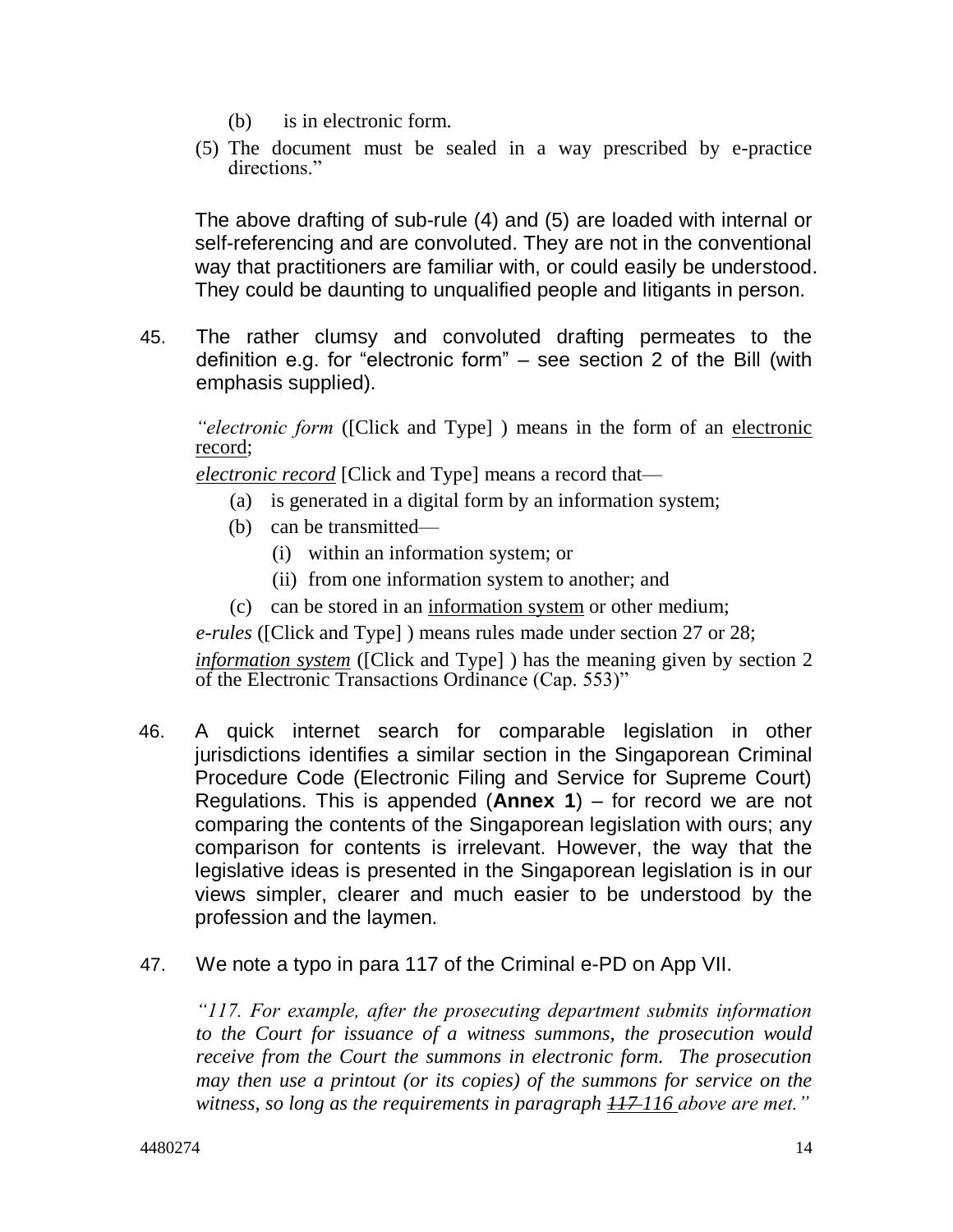### *Other Comments*

- 48. We recap the following issues which have previously been raised by our Criminal Law and Procedure Committee with the Judiciary Administration. These issues should be addressed in the elegislation. Alternatively, where relevant, those could be put into the Guidance Notes that we have suggested in the above.
	- (a) Is it possible for court attendance forms to be filed electronically, instead of filling in the form manually each time before and at the time of court attendance?
	- (b) The current consultation appears to be silent on the logistics upon change of accounts users (i.e. upon change of firms) for the purpose of e-filing. What could or should a successor firm do in order for the firm to receive files and documents from the predecessor *in time and without interruption,* upon re-assignment or change of solicitors? Are there any logistics issues to be addressed?
	- (c) We have concerns if the volumes of documents to be filed electronically are huge. Would there be traffic jam in the course of electronic filing? Would there be any size limitation in the documents electronically filed? A traffic jam on e-filing could have serious consequences to the time of delivery, and the delivery itself (in particular when the sending party could not know at once whether the document so filed has been accepted).
- 49. Lastly, we feel obliged to point out the importance of maintaining confidentiality of documents electronically filed with the court. It goes on without saying that IT security should always be treated as of top importance to avoid risks such as hacking, spoofing and fraud. Should the e-legislation (in particular the e-PDs) provide guidance on confidentiality of the documents filed electronically with the Court and the scenario on loss / breaches of confidentiality?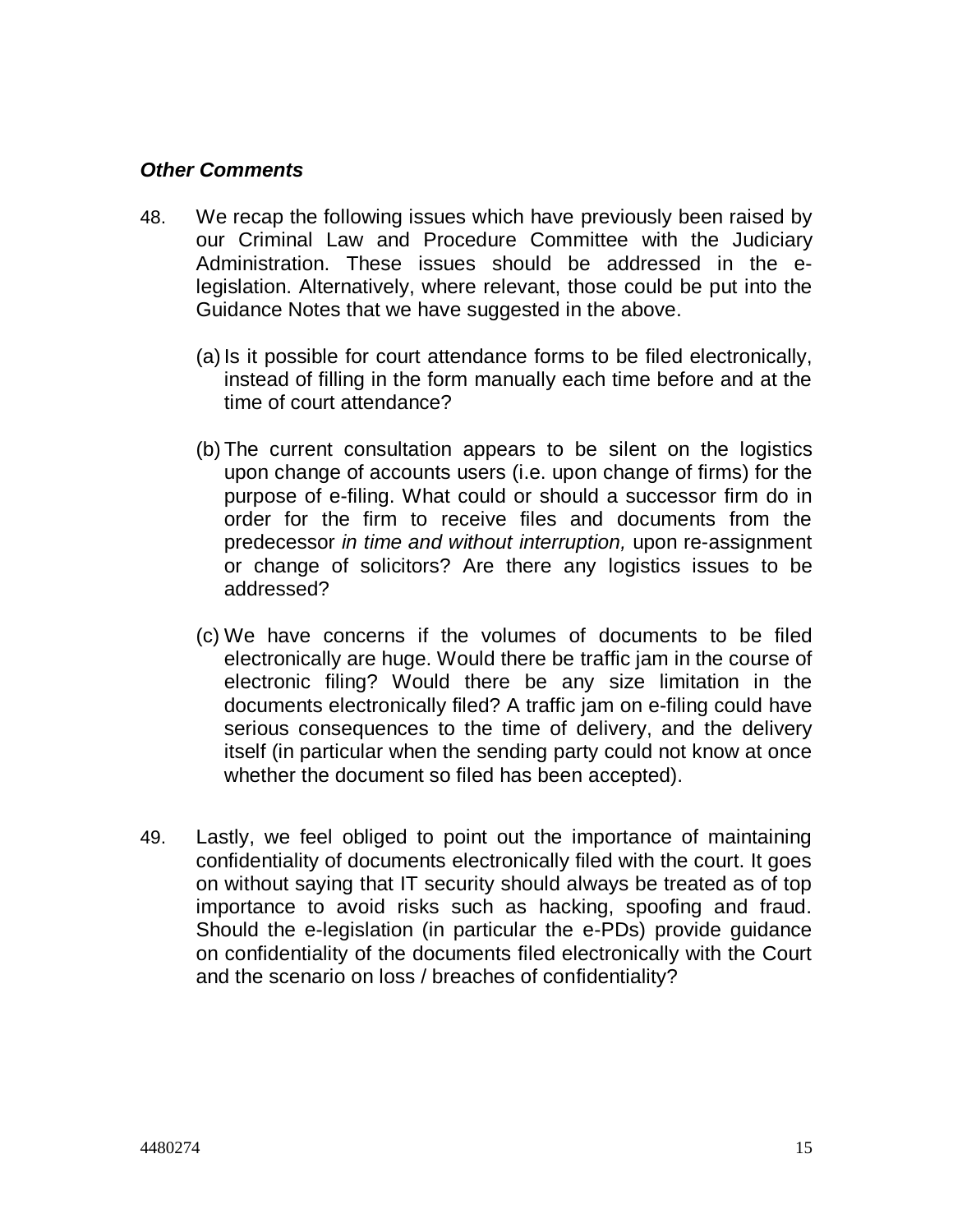## **C. Civil Litigation Perspective**

50. We now set out our comments from the civil litigation perspective.

### *Court Proceedings (Electronic Technology) Bill ("e-Bill")(App I)*

- 51. The e-Bill is the enabling legislation by which the Judiciary's ITSP will be implemented. It provides the legislative framework for the electronic mode of handling court-related documents; quite rightly, it should be designed with flexibility in mind so that court practices and procedures adopted by the Judiciary can be adjusted / updated to take account of practical experience and advances in technology.
- 52. The e-Bill has become necessary as court proceedings are exempted from the operation of the Electronic Transactions Ordinance Cap 553 ("ETO"); however, some of the drafting of the e-Bill has not surprisingly been inspired by drafting in the ETO.
- 53. Without prejudice to our comments on the drafting expressed in the preceding paragraphs, our specific and further comments on the e-Bill are as follows:-
	- (a) The e-Bill is accompanied by an Explanatory Memorandum. To a large extent, this is a case of something not really doing what it says on the tin. It is a rather brief document which does little more than summarise and/or re-state each clause of the e-Bill. Additional explanation of many of the clauses would be helpful.
	- (a) Definitions are set out in section 2 of the e-Bill. "e-signature" is not defined in the e-Bill itself. We suggest that consideration be given to adopting a generic definition which is technology neutral and future-proofed (so that it can for example encompass biometric signatures; see our comments in paragraph 9 above). The definition adopted in the ETO is an obvious starting point.
	- (c) Section 7 includes a definition of "send" so as to embrace the different ways this verb is used in court practice; we suggest similar consideration be given to the various ways in which a court can "receive" a document.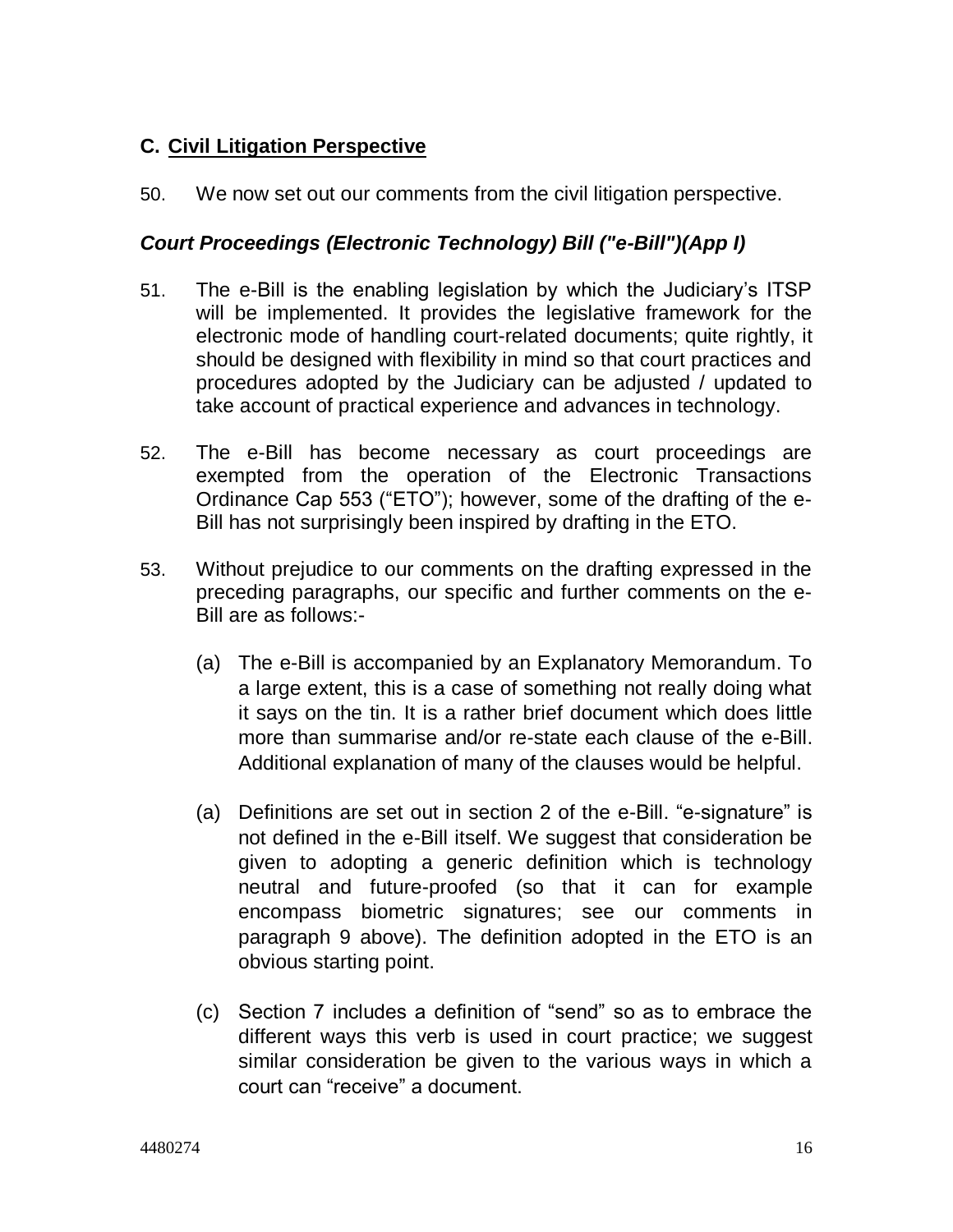- (d) The e-Bill adopts a concept inspired by section 5 ETO as regards a requirement that electronic documents are "accessible so as to be usable for subsequent reference". The intention seemingly is to ensure that documents can be read not only at the time of filing/service etc, but also subsequently, so use of passwords etc in documents should be restricted. The wording actually used is rather awkward; we suggest consideration be given to adopting something which is more user friendly and written in plain English.
- (e) In section 17(3), we consider the wording in square brackets to be superfluous.
- (f) There are numerous typographical errors scattered throughout the draft e-Bill; we can provide details of these under separate cover if that is helpful.

## *Court Proceedings (Electronic Technology) (Specification of e-Courts and Tribunals) Rules ("Specification Rules")(App II)*

- 54. The Specification Rules concern (a) specifying District Court and Magistrates' Court as the first two courts for running of the project; and (b) inclusion of the Competition Tribunal, Lands Tribunal, Labour Tribunal and Small Claims Tribunal and Obscene Articles Tribunal in the reference to a "court" in the e-Bill. These are the only two functions of these rules.
- 55. Regarding (a), we are happy to have the District Court and the Magistrates' Court as the starting points for the rolling out of the project. The expectation is the project will be extended to the High Court after review. However, we note there is no time table of or estimated time for such review and extension. We suggest there should be a target date for the rolling out of the project at the High Court.
- 56. Regarding (b), the Government should consider inclusion of other administrative tribunals in the reference to court for the purposes of application of the project in due course. Administrative tribunals such as Securities and Futures Appeals Tribunal, Appeal Tribunal (Building Ordinance), Town Planning Appeal Board, Copyright Tribunal etc. involve quasi-judicial proceedings very often legally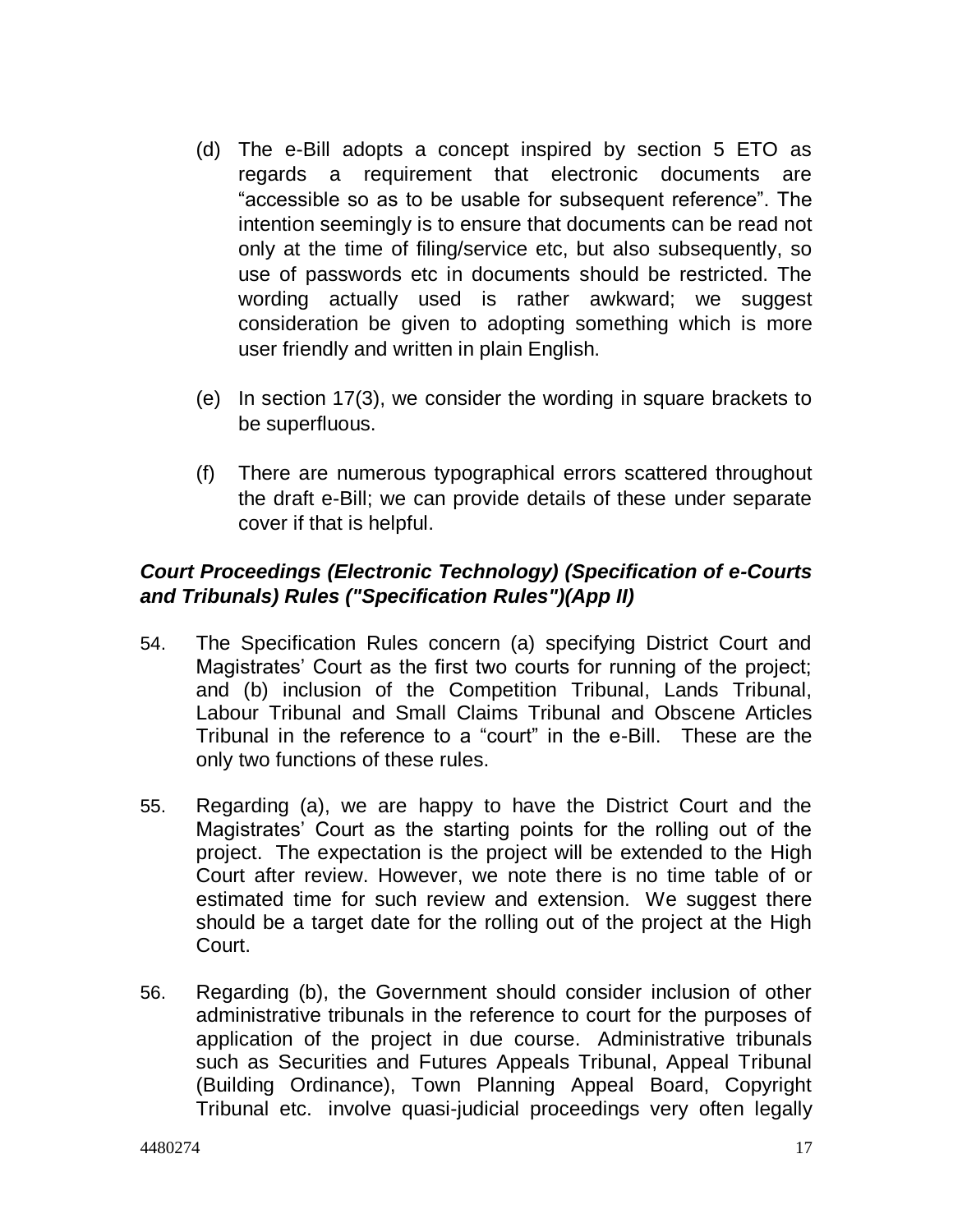represented, document-heavy and heavily fought. They should be assisted by electronic technology.

## *Court Proceedings (Electronic Technology in District Court Civil Proceedings) Rules ("Civil e-Rules")(App III)*

- 57. As has already been noted in our above comments from the Criminal Litigation Perspective, while proceedings to which the Court itself is a party are a rarity, it is somewhat ironic that there is felt to be the need for an express provision that the Court itself may not be served by means of an e-system (Rule 8(2)). Would it not be sufficient rely on the provision of general application that such service requires consent (Rule 19)?
- 58. Rules 5 and 6 make provision for the effect of non-compliance with the Rules and the consequences of the resulting irregularity, including an application to set aside. However, unusually for a court procedural rule the time period for an application to set aside is no more defined than "within a reasonable time", this being subject to the proviso that party must have taken no fresh step in the proceedings since becoming aware of the irregularity. Such a nonprescriptive time limit appears inconsistent with the strict case management. There appears no reason why a specific time limit should not be specified, whether 14 or 21 days. Rule 6(2) further requires that a summons to set aside an irregularity must state "the grounds" rather than state the rule said not to have been complied with and provide for an affirmation/affidavit in support. The proposed wording may lead to lengthy prolix summonses when establishing that there was indeed an irregularity is very likely to require evidence in any event.
- 59. The receiving time of the documents sent to Court by the e-system can easily be defined and the time of receipt identified. However, while the cut-off time for documents sent by the e-system may match the stated closing time of the Counter by which paper documents are received, in practice there is some latitude given to the receipt of paper documents provided a court clerk arrived at the counter before closing time. It is understood that there is to be no immediate change in practice regarding paper documents received at the Counter but in time the effective cut-off time for 2 different filing process may need to be harmonized.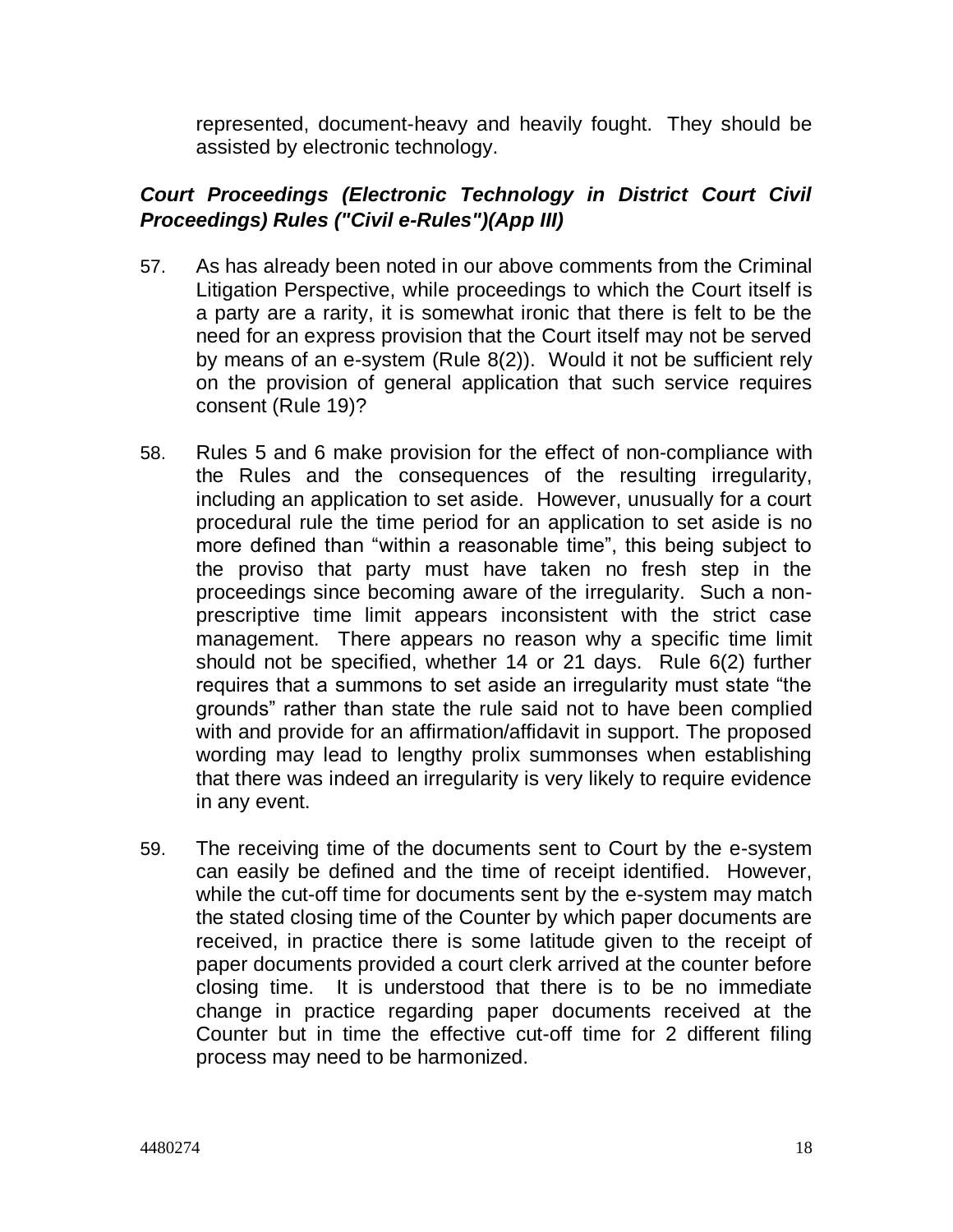- 60. As has already been noted in another context, the format and process for consenting to the acceptance of service by electronic transmission and designating the system for receiving documents is different from that for withdrawing consent or changing the designated system for receiving documents (Rules 19, 20 and 21) (see our above comments from Criminal Litigation Perspective). The latter requires use of a form specified in the e-practice directions. Other than a desire to encourage service by electronic transmission by making it harder for consent to be withdrawn or to change the designated system there appears no immediate justification for the difference.
- 61. Rule 24(3) requires that an affidavit proving due service of a document by electronic transmission exhibit the record "evidencing the sending of the document" without identifying the form and content of the record. This leaves open the question of what evidence will be accepted. The serving and receiving systems may be of very different types or configured differently. Receiving systems can be configured to reject requests for delivery or read receipts and may have unpublished limits on file size which do not result in a failure or reject message. The information readily accessible by a desktop every day user is also substantially less than that available to the network operator who manages the serving or receiving email server gateway. In the vast majority of cases, the evidence available to the serving party may be limited to a copy of the message as sent with date and time stamp and the absence of a failure or reject message. Will this be accepted as sufficient record evidencing "sending"?
- 62. The inter-action between the procedure and operation of the esystem as regards documents and the process and procedure for making the payments required payments required, while it may be an administrative matter, raises the question of what the position will be where a payment is not made, perhaps for a technical or a financial reason, and either at the time or subsequently. Provision for the use of credit cards to make payments may largely prevent this. An alternative, in the manner of the Companies Registry, might be the operation of an account with a credit balance.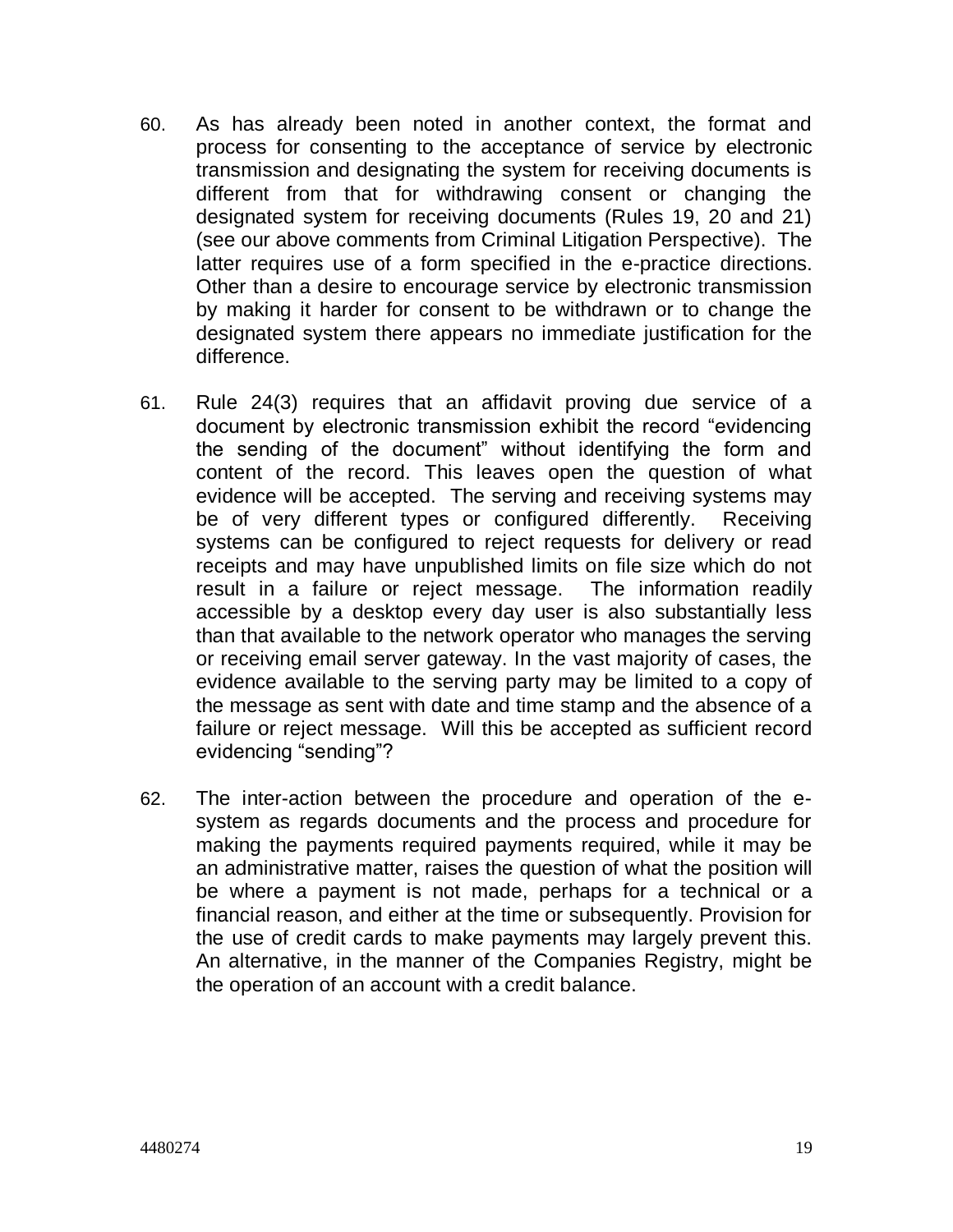# *Draft Rules of the District Court (Amendment) Rules 2019 ("Amendment Rules") (App IV)*

## Clause 4(2) - Appendix A amended (forms)

63. It is unclear what the precise meaning of the words "*to ascertain the issuance of the Writ of Summons*" are, in the context stated in the proposed amendment. It seems likely that the intended effect of this proposed amendment is to enable a defendant (or the defendant's solicitor) to make enquiries with the Registry of the District Court as to whether the Writ of Summons, which has been only been received by him or her in electronic form, has in fact been issued and filed with the Registry. Whether that is the case or some other meaning is intended, we suggest that this wording be expressly clarified.

*Practice Direction for civil proceedings at District Court ("Civil e-PD")(App V)*

### *General comments on Civil e-PD*

64. The Civil e-PD is unnecessarily lengthy, repetitive and dense (as compared to other Practice Directions). It generally reads less like a procedural practice note and more like an academic commentary on the ITSP, legislation and rules. For example, Sections B1 and B2 are reiterating the key provisions in the Ordinance and the Rules, query whether these sections are necessary or whether they can be shortened. As the introductory paragraph of the Civil e-PD states, the practice direction is issued to prescribe the "*detailed practice and procedure*", the PD should aim to set out pragmatic procedures/practices, as opposed to summarising the legislation

In this regard, we repeat our above comments similarly expressed from the Criminal Litigation Perspective.

## *Specific comments on Civil e-PD*

## *Time*

65. In civil litigation, the time of filing on some occasions is of critical importance. In some cases, an out-of-time filing would not be accepted and that by itself collapse the whole case, as for example in the case of an unless order.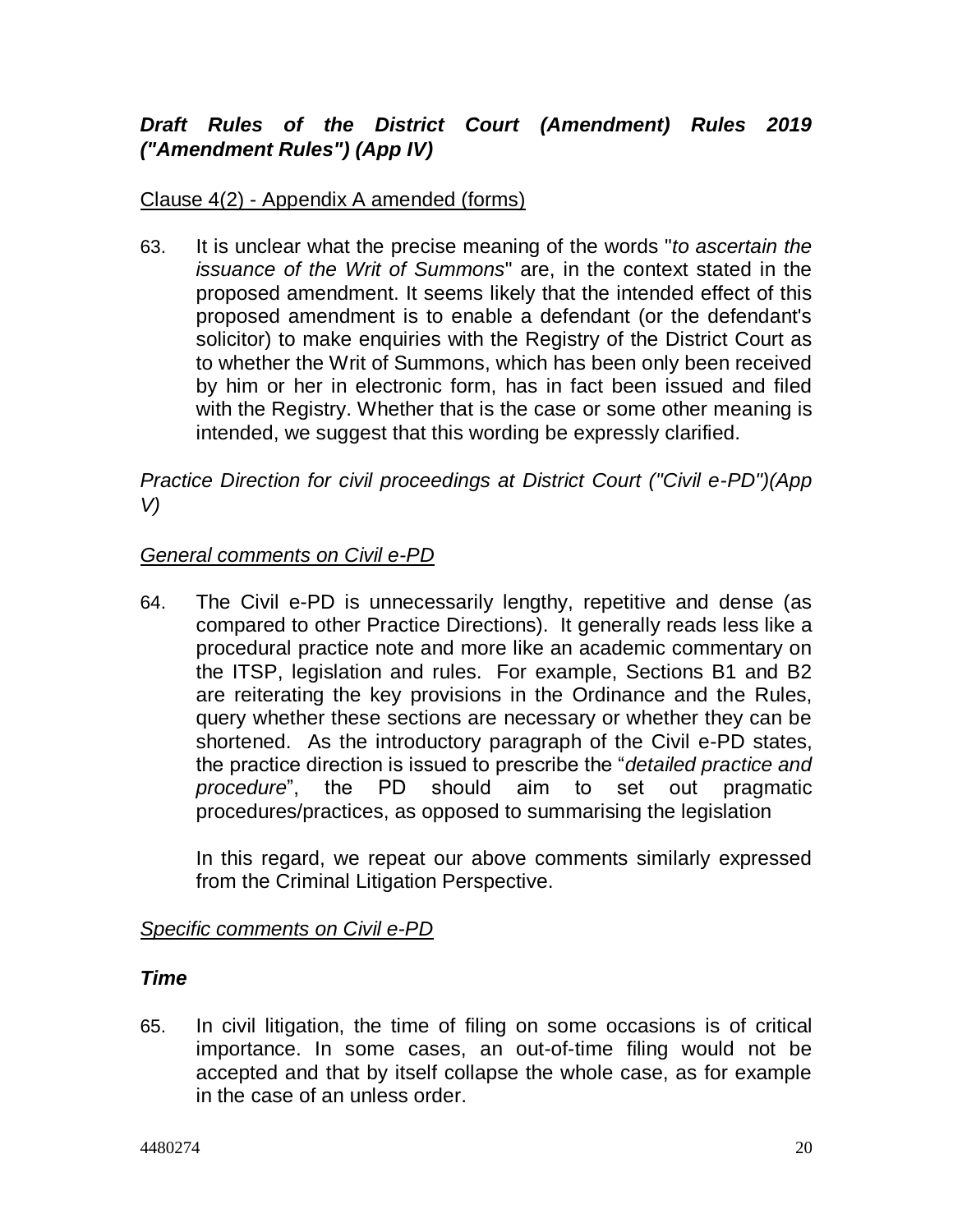- 66. The draft Civil e-PD uses a number of different terms to describe the submission time of a document, including "*submission time*", "*acceptance for submission*", "*receiving time*", and "*official filing time*"(e.g. para. 108). Do they mean the same, and if not what are the differences? It is suggested that a brief explanation of these terms and their significance/meaning be provided.
- 67. According to the Civil e-PD, documents submitted through the esystem will be subject to a "*basic check*", which will "*take a short while to complete*". (para. 102) If for example a document is successfully submitted at 5:30 PM, but the system only completes the check at 5:31 PM, is the official filing time 5:30 PM or 8:45 AM the next day (due to the reckoning of time provision in para. 100)? This scenario is not addressed in the section which currently deals with submission at a time when the Registry is not open (paras. 107- 108, or 134-135).
- 68. **Deeming Provision for electronic service of documents on parties -** Para. 173 of the Civil e-PD states that for documents (other than originating process) that are served by electronic means, the date of service shall be deemed to have been served on the business day following the day of service by electronic means. This means that if a document (e.g. a Defence) is served on the Plaintiff electronically on Monday (any time, even if it is served in the morning), it is deemed to have been served on Tuesday (assuming it is a business day). The policy intent of this deeming provision is unclear to us. It is also unclear as to how this provision would interact with the current O. 65 r. 7 of the RDC (Cap. 336H) which states that where a document (other than a writ or other originating process) is served after 4PM on a day (which is not a specified day), it is deemed to be served on the next day for the purpose of computing time period after service.
- 69. **Deeming Provision for electronic filing of documents –** Para. 100 of the Civil e-PD states that if the time at which a document is given initial receipt is a closure time of the Registry, the document is taken to have been received by the Court at the time when the Registry is next normally open. This deeming provision seems artificial and also runs contrary to the objective of the ITSP which is to "*streamline and improve the litigation process*". If a document filed electronically after the Registry's office hours is only deemed to have been received by the Court the next day, there would be no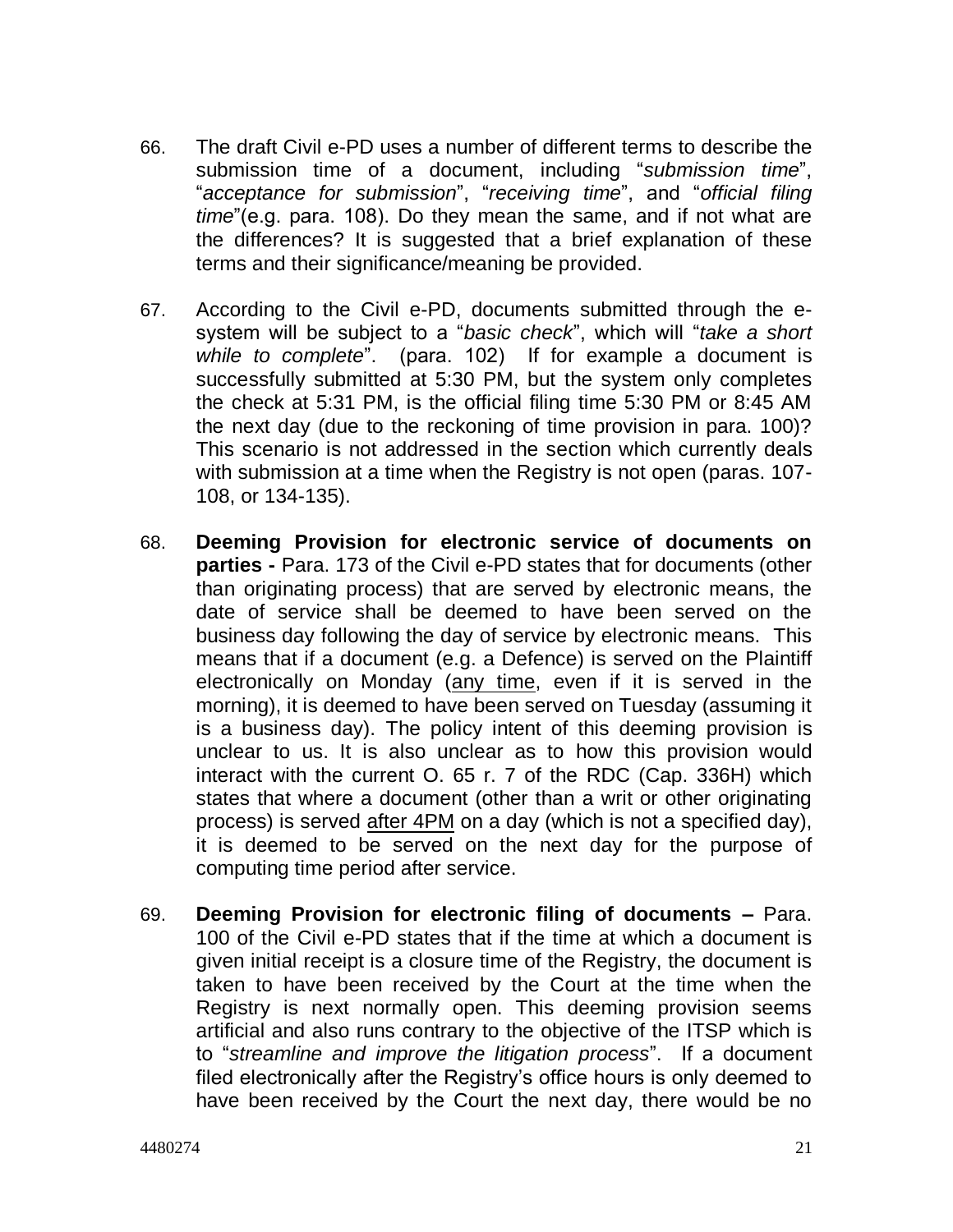real incentive for parties to submit documents electronically after 5:30 PM of any given day. The key advantage of introducing convenience to the parties by allowing them to submit documents to the Court by electronic means round-the-clock so that the conduct of litigation would not be constrained by the opening hours of the court registry is defeated.

70. Furthermore, in civil proceedings, it is common for parties to consent to the exact time for filing and service of court documents. For example, a consent order may state that the Plaintiff is ordered to "*file and serve the Statement of Claim by 4 PM on 7 January 2019",*  and the Defendant is ordered to "*file and serve the Defence by 4 PM on 7 February 2019"*. With the introduction of the e-system, parties could in theory enjoy greater flexibility in the time of filing and serving a court document (e.g. they can now agree to file and serve a document by 6PM on a certain date). However, the deeming provision in the draft legislation and Civil e-PD, which artificially imposes a different filing date, seems to defeat this.

## *A registered user "must not" serve a document electronically on the Court as a party to a proceeding?*

- 71. Paragraphs 47 of the Civil e-PD currently states that "*only a registered user… may send a document to the Court by means of an e-*system". However, paragraph 48 states that "*a registered user … must not serve a document by means of an e-system on the Court as a party to a proceeding"*.
- 72. The rationale and policy intent for the prohibition of serving documents electronically when the Court is a party to a proceeding is unclear and could be better expressed. We repeat our comments in paragraphs 32 and 33 above.

### *Searches of court files by non-party*

73. Under para. 196-198 of the Civil e-PD, upon introduction of the esystem, a party to the proceedings who is a registered user may conduct a search of documents via the e-system. However a nonparty would have to attend the Centre or the Registry in person during office hours to search/inspect the documents which they are entitled to under O. 63 r. 4(1) (i.e. the writ, originating process, judgment, order). The ability to search the court files is an important tool of research not only for lawyers and their clients, but also for the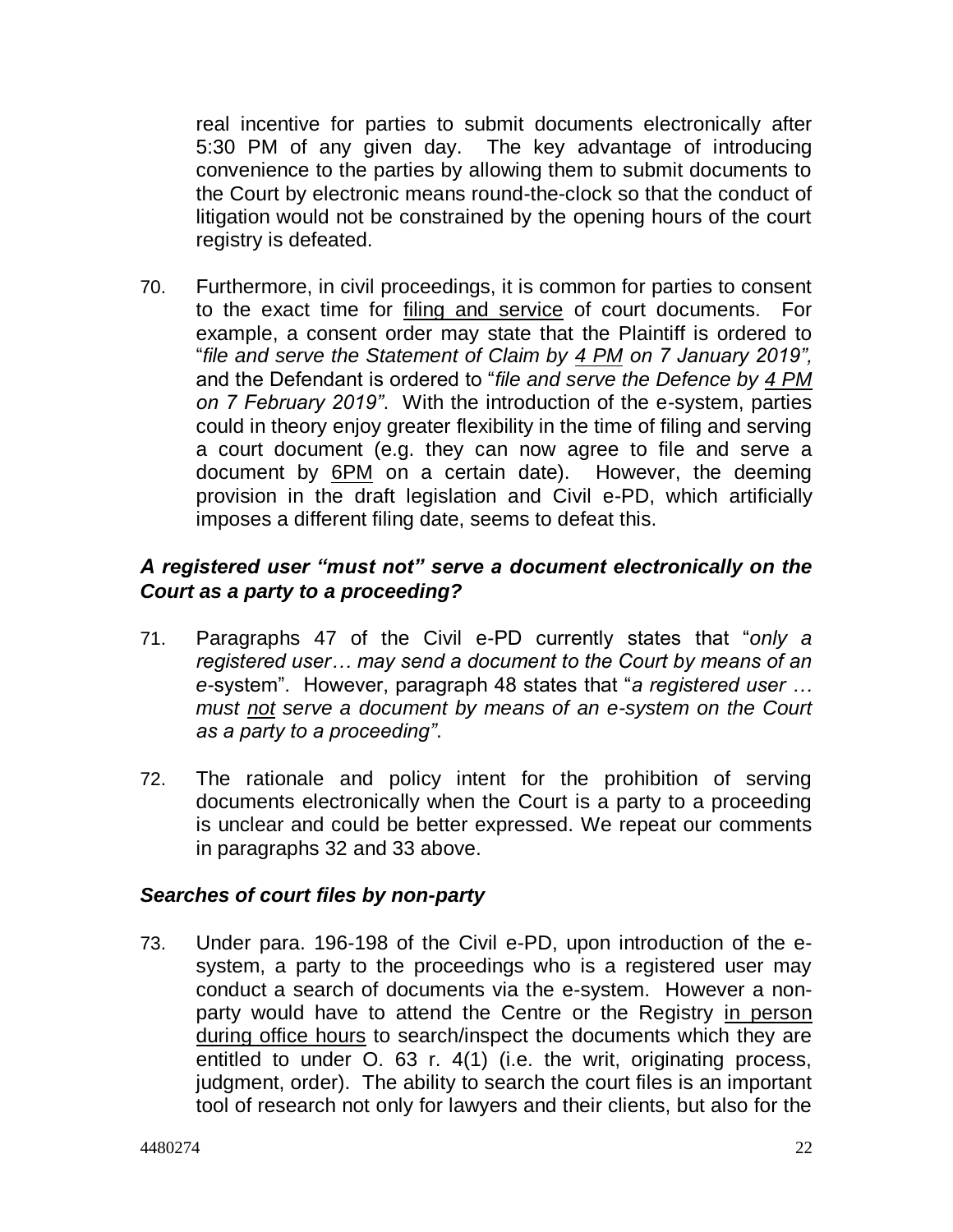press and other members of the public. Is there any plan to enable public (who are not a party to proceedings) to search the court files electronically via the e-system/internet (without the need to attend the Centre/the Registry) in due course?

## **D. Concluding remarks**

74. This Submission includes a significant amount of detail, commenting on a number of important issues, drafting approach and rule amendments etc. We would welcome any opportunity to further discuss, in a meeting or otherwise, the issues that we identified with the Judiciary for addressing these issues.

> **The Law Society of Hong Kong 23 April 2019**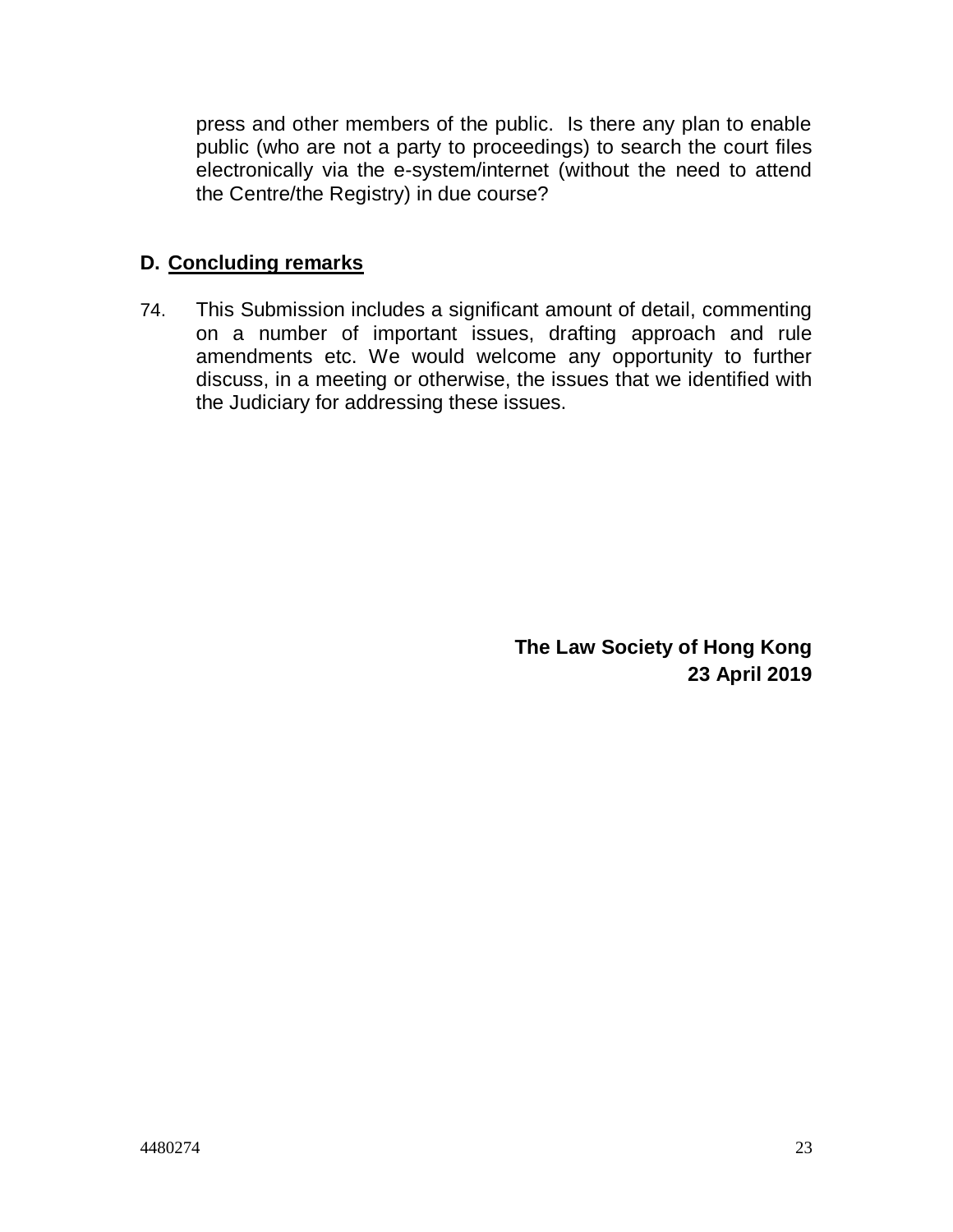### **ANNEX 1**

#### **Criminal Procedure Code (Electronic Filing and Service for Supreme Court) Regulations 2012 - extract**

#### **Signing of electronic documents**

**10.**—(1) Where a document is filed, served, delivered or otherwise conveyed using the electronic filing service, any requirement under the Code relating to the signing by or the signature of an authorised user or a registered user, shall be deemed to be complied with if the identification code of the authorised user or registered user has been applied to or associated with, directly or indirectly, the document or the transmission containing the document.

- (2) For the purposes of paragraph  $(1)$ 
	- (*a*) where the identification code of a registered user is applied to or associated with, directly or indirectly, a document or a transmission containing a document in compliance with the security procedures of the electronic filing service —
		- (i) the document shall be deemed to be signed by the registered user; and
		- (ii) the contents of the document shall be deemed to be endorsed by the registered user;
	- (*b*) where the identification code of an authorised user (other than an employee of a service bureau) is applied to or associated with, directly or indirectly, a document or a transmission containing a document in compliance with the security procedures of the electronic filing service —
		- (i) the document shall be deemed to be signed by the authorised user on behalf and with the authority of the registered user to whom the authorised user belongs; and
		- (ii) the contents of the document shall be deemed to be